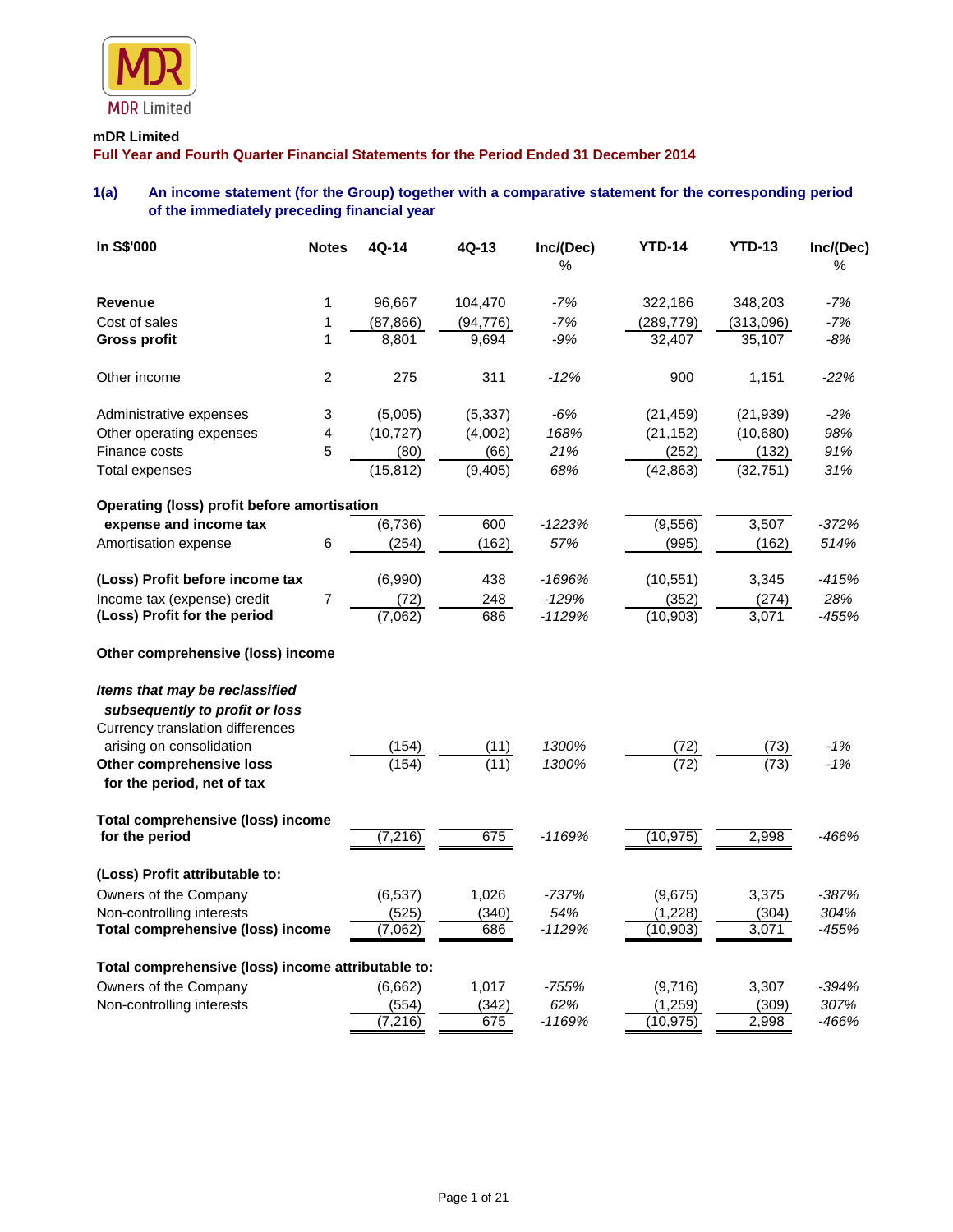#### **1(a)(i) Breakdown and explanatory notes to the income statement**

#### **Note 1** Revenue, cost of sales and gross profit

The Group operates in three business segments – After Market Services (AMS), Distribution Management Solutions (DMS) \* and Digital Inkjet Printing for Out-Of-Home Advertising Solutions (DPAS).

In April 2014, MDR Golden Myanmar Sea Company Limited ("MDR Golden") was set up to distribute prepaid cards in Mandalay, Myanmar. MDR Golden commenced operations in August 2014.

Although the Company does not own any of the equity shares of MDR Golden, and consequently does not control any of the voting power of those shares, the Company is of the view that it has acquired de facto control over this company via its joint venture company MDR Myanmar on the basis that the Group has the power to direct the relevant activity of MDR Golden, has rights to variable returns from its involvement with this entity, and has the ability to affect those returns through its power over the entity. Accordingly, the financial position and results of MDR Golden are included in the consolidated financial statements with effect from August 2014.

The breakdown of revenue and cost of goods sold and spare parts are as follows:

| In S\$'000                         | 4Q-14     | 4Q-13    | <b>YTD-14</b> | <b>YTD-13</b> |
|------------------------------------|-----------|----------|---------------|---------------|
| Revenue                            |           |          |               |               |
| AMS                                | 5,224     | 8,459    | 22,346        | 35,961        |
| <b>DMS</b>                         | 89,825    | 93,531   | 292,630       | 307,851       |
| <b>DPAS</b>                        | 1,618     | 2,480    | 7,210         | 4,391         |
|                                    | 96,667    | 104,470  | 322,186       | 348,203       |
| Cost of goods sold and spare parts |           |          |               |               |
| AMS                                | (3,682)   | (6,531)  | (16, 121)     | (28, 260)     |
| <b>DMS</b>                         | (83, 293) | (86,963) | (269, 712)    | (282,639)     |
| <b>DPAS</b>                        | (891)     | (1,282)  | (3,946)       | (2,197)       |
|                                    | (87, 866) | (94,776) | (289,779)     | (313,096)     |
| <b>Gross profit</b>                |           |          |               |               |
| AMS                                | 1,542     | 1,928    | 6,225         | 7,701         |
| <b>DMS</b>                         | 6,532     | 6,568    | 22,918        | 25,212        |
| DPAS                               | 727       | 1,198    | 3,264         | 2,194         |
|                                    | 8,801     | 9,694    | 32,407        | 35,107        |
| GP%                                |           |          |               |               |
| AMS                                | 30%       | 23%      | 28%           | 21%           |
| <b>DMS</b>                         | 7%        | 7%       | 8%            | 8%            |
| <b>DPAS</b>                        | 45%       | 48%      | 45%           | 50%           |
|                                    | 9%        | 9%       | 10%           | 10%           |

\* DMS business segment includes transactions from the Group's wholly-owned subsidiary Shenzhen Quanli Leather (S) Pte Ltd ("Quanli Singapore"), consolidation of Golden Myanmar Sea Company Ltd and Golden Myanmar Sea (S) Pte Ltd (collectively "GMS group") and consolidation of MDR Golden.

#### **Note 2** Other income consists of the following:

| In S\$'000                  | 4Q-14                    | $4Q-13$ | <b>YTD-14</b> | <b>YTD-13</b> |
|-----------------------------|--------------------------|---------|---------------|---------------|
| Interest income             | 22                       | (20)    | 44            | 16            |
| Rental income               | 87                       | 185     | 414           | 763           |
| Bad debts recovered - trade | $\overline{\phantom{0}}$ | 3       | ٠             | 3             |
| Liabilities written back    | 2                        | 72      | 64            | 186           |
| <b>Others</b>               | 164                      | 71      | 378           | 183           |
|                             | 275                      | 311     | 900           | .151          |

The negative interest income in 4Q-13 arose from a reversal of interest income received by MDR Myanmar from GMS Myanmar in the previous quarter; the amount was reversed out in 4Q-13 due to consolidation of GMS Myanmar into the Group results.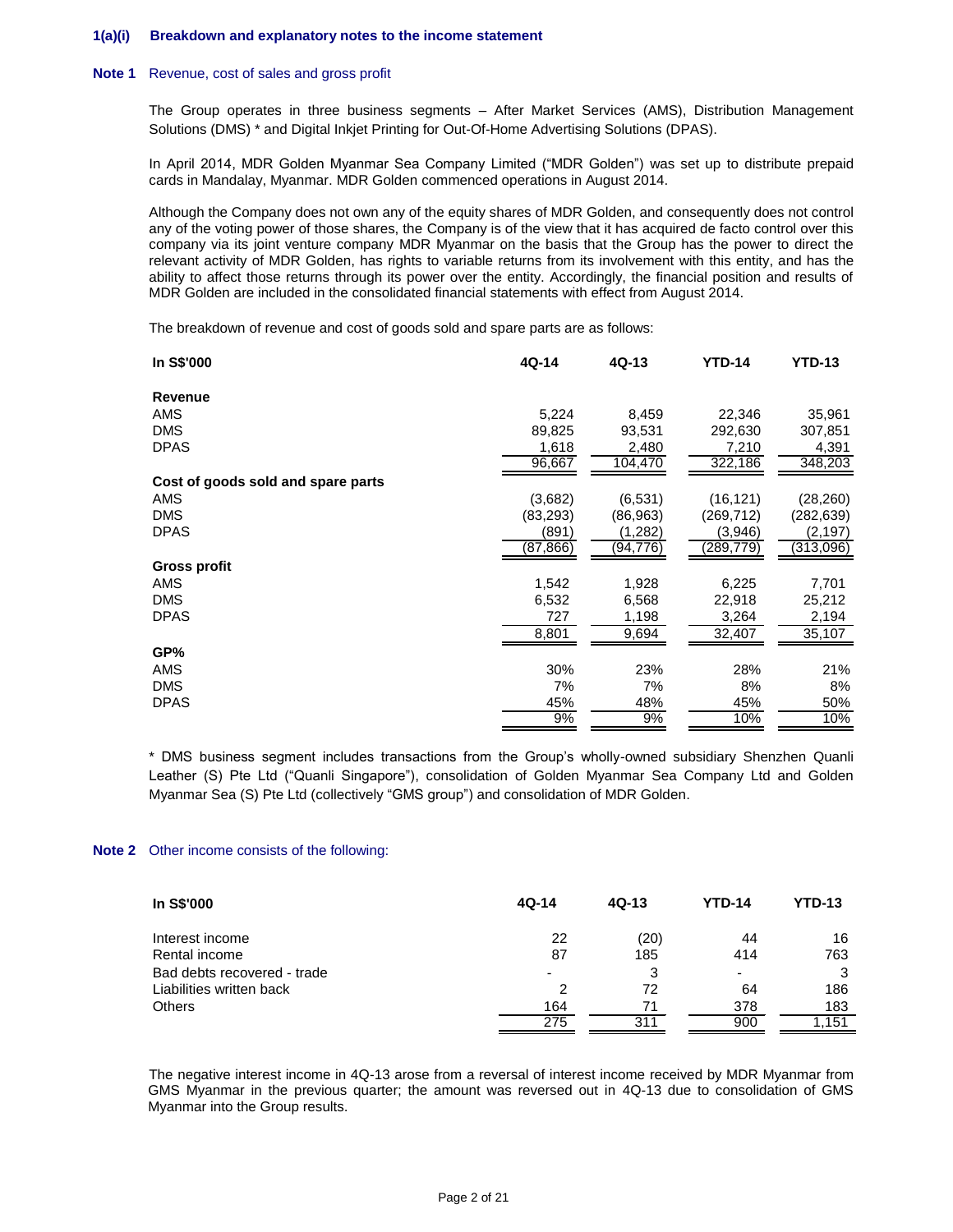#### **Note 3** Administrative expenses

The administrative expenses comprise mainly staff cost.

| In S\$'000                            | $4Q-14$ | $4Q-13$ | <b>YTD-14</b> | <b>YTD-13</b> |
|---------------------------------------|---------|---------|---------------|---------------|
| <b>Staff Cost</b>                     |         |         |               |               |
| AMS                                   | 1.014   | 1.143   | 4.423         | 5,300         |
| DMS                                   | 2.487   | 2.404   | 9.934         | 9.910         |
| DPAS                                  | 215     | 328     | 893           | 554           |
| Management and HQ support staff costs |         |         |               |               |
| (including Directors' fees)           | 446     | 511     | 2.119         | 2.314         |
|                                       | 4.162   | 4,386   | 17,369        | 18.078        |

Included in staff cost is share option expense of \$11,000 and \$47,000 in 4Q-14 and YTD-14 respectively (4Q-13: \$21,000 and YTD-13: \$61,000).

With a 38% decrease in AMS revenue in both 4Q-14 and YTD-14 compared to the corresponding periods in 2013, AMS staff cost had also decreased, due to lower headcount required to support the operations.

#### **Note 4** Other operating expenses

Other operating expenses consist of the following:

| In S\$'000                                     | 4Q-14  | $4Q-13$ | <b>YTD-14</b> | <b>YTD-13</b> |
|------------------------------------------------|--------|---------|---------------|---------------|
| Rental expenses                                | 1,637  | 1,802   | 6,758         | 6,759         |
| Depreciation expenses                          | 459    | 472     | 1,863         | 1,535         |
| Plant and equipment written off                | 57     | 26      | 75            | 85            |
| Loss on disposal of plant and equipment        | 9      | (4)     | 15            | 12            |
| Impairment on plant and equipment <sup>#</sup> | 319    |         | 319           |               |
| Impairment on available-for-sale investment #  | 493    |         | 493           |               |
| Goodwill written off #                         | 2,350  |         | 2,350         |               |
| Intangible asset written off #                 | 2,061  |         | 2,061         |               |
| Allowance for doubtful trade receivables       | 1,432  | 12      | 1,451         | 75            |
| Allowance for doubtful other receivables       | 443    | 25      | 450           | 25            |
| Bad debts written off - trade                  | 12     |         | 14            |               |
| Allowance for inventories                      | 253    | 1,752   | 4,054         | 2,203         |
| Inventories written off                        |        | 17      |               | 22            |
| Provision for restructuring costs #            | 1,429  |         | 1.429         |               |
| Foreign exchange gain                          | (227)  | (100)   | (180)         | (36)          |
|                                                | 10,727 | 4,002   | 21,152        | 10,680        |
|                                                |        |         |               |               |

# Please refer to pages 5 and 6 for details.

Higher allowance for inventories in YTD-14 compared to the corresponding periods in 2013 was due mainly to a one-off specific provision of \$3.07 million made in 3Q-14 for slow moving handsets and accessories.

#### **Note 5** Finance costs

Finance costs comprise interest on finance leases and short-term bank borrowings.

The finance costs in YTD-14 have increased as a result of new bank borrowings, as well as finance leases under DPAS being consolidated into the Group since 3Q-13.

#### **Note 6** Amortisation expense

The amortisation expense relates to the Group's purchased customer list of Quanli (Hong Kong) Leather Company, which is to be amortised over a period of 38 months.

#### **Note 7** Income tax expenses

The tax expense provision is calculated for profitable subsidiaries before group relief is taken into consideration.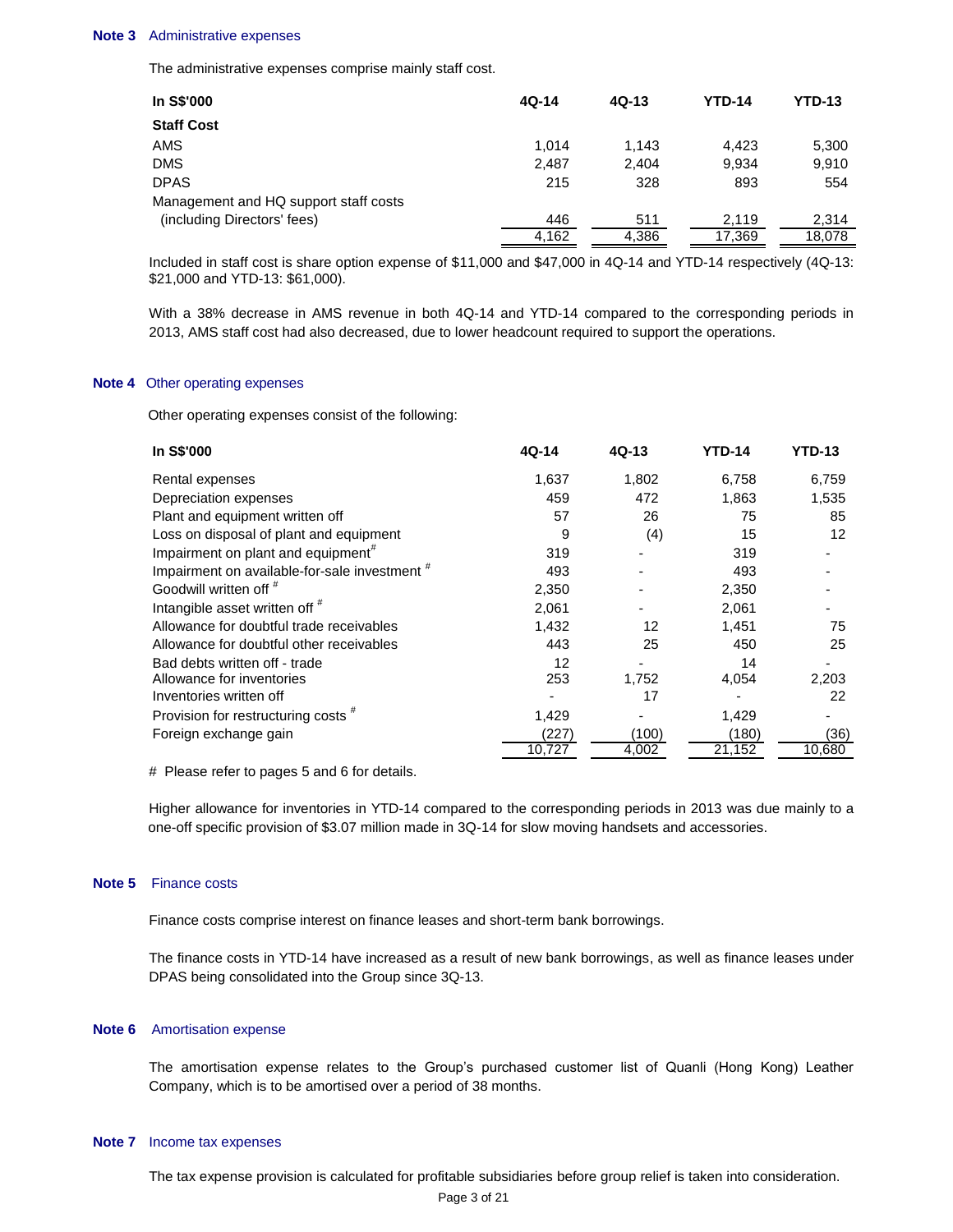# **1(b)(i) Statement of financial position (for the issuer and Group), together with a comparative statement as at the end of the immediately preceding financial year**

|                                                    |              |           | Group     | Company   |           |
|----------------------------------------------------|--------------|-----------|-----------|-----------|-----------|
| In S\$'000                                         | <b>Notes</b> | 31-Dec-14 | 31-Dec-13 | 31-Dec-14 | 31-Dec-13 |
| <b>ASSETS</b>                                      |              |           |           |           |           |
| <b>Current assets</b>                              |              |           |           |           |           |
| Cash and bank balances                             |              | 31,744    | 18,501    | 17,968    | 5,292     |
| Trade receivables                                  | 1            | 24,812    | 28,101    | 2,083     | 3,154     |
| Other receivables and prepayments                  | 2            | 10,991    | 5,708     | 19,108    | 17,587    |
| Inventories                                        | 3            | 17,490    | 24,528    | 1,351     | 1,222     |
| <b>Total current assets</b>                        |              | 85,037    | 76,838    | 40,510    | 27,255    |
| <b>Non-current assets</b>                          |              |           |           |           |           |
| Investment in subsidiaries                         |              |           |           | 21,094    | 21,142    |
| Available-for-sale investment                      | 4            |           |           |           |           |
| Plant and equipment                                | 5            | 4,014     | 4,601     | 496       | 731       |
| Goodwill                                           | 6            | 2,994     | 5,344     |           |           |
| Intangible asset                                   | 7            |           | 2,916     |           |           |
| <b>Total non-current assets</b>                    |              | 7,008     | 12,861    | 21,590    | 21,873    |
| <b>Total assets</b>                                |              | 92,045    | 89,699    | 62,100    | 49,128    |
| <b>Current liabilities</b>                         |              |           |           |           |           |
| Short-term bank borrowings                         |              | 2,550     | 4,000     |           |           |
| Trade payables                                     | 8            | 17,081    | 18,811    | 1,371     | 2,678     |
| Other payables                                     | 9            | 11,651    | 11,595    | 2,458     | 3,851     |
| Current portion of finance leases                  |              | 495       | 432       | 76        | 71        |
| Income tax payable                                 |              | 544       | 882       |           |           |
| <b>Total current liabilities</b>                   |              | 32,321    | 35,720    | 3,905     | 6,600     |
| <b>Non-current liabilities</b>                     |              |           |           |           |           |
| Finance leases                                     |              | 1,138     | 1,225     | 213       | 289       |
| Deferred tax liabilities                           |              | 169       | 206       |           |           |
| <b>Total non-current liabilities</b>               |              | 1,307     | 1,431     | 213       | 289       |
| Capital, reserves and<br>non-controlling interests |              |           |           |           |           |
| Share capital                                      |              | 153,652   | 135,873   | 153,652   | 135,873   |
| Capital reserve                                    |              | (859)     | (859)     | 22        | 22        |
| Share options reserve                              |              | 277       | 1,538     | 277       | 1,538     |
| Foreign currency translation reserve               |              | 56        | 100       |           |           |
| <b>Accumulated losses</b>                          |              | (93, 938) | (84, 589) | (95, 969) | (95, 194) |
| Equity attributable to owners of                   |              |           |           |           |           |
| the Company                                        |              | 59,188    | 52,063    | 57,982    | 42,239    |
| Non-controlling interests                          |              | (771)     | 485       |           |           |
| <b>Total equity</b>                                |              | 58,417    | 52,548    | 57,982    | 42,239    |
| <b>Total liabilities and equity</b>                |              | 92,045    | 89,699    | 62,100    | 49,128    |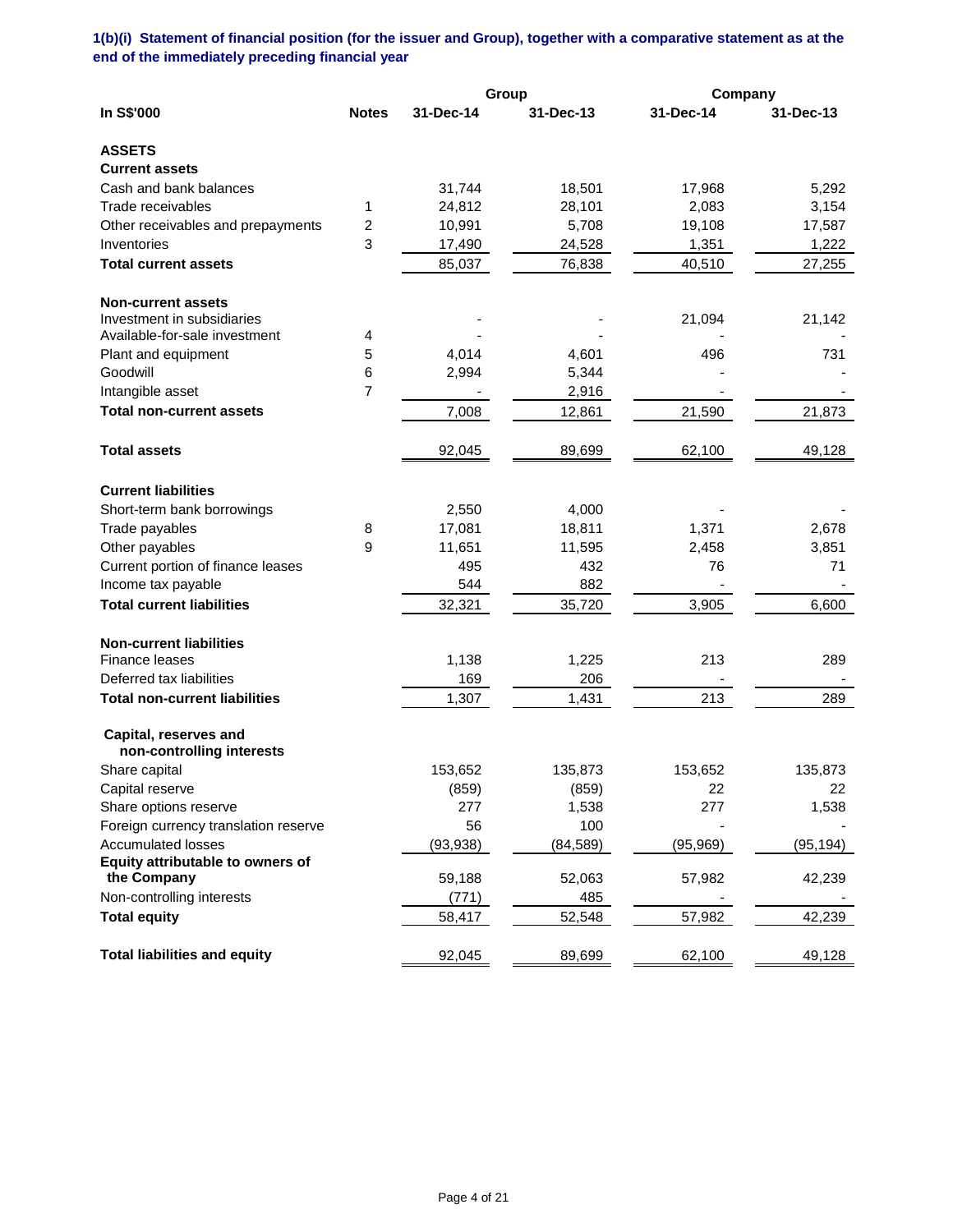#### **Notes**

### **1 Trade receivables**

The Group's trade receivables turnover as at 31 December 2014 is 30 days (31 December 2013: 28 days).

# **2 Other receivables and prepayments**

The Group's other receivables and prepayments consist mainly of the following:

| S\$'000           | 31-Dec-14 | 31-Dec-13 |
|-------------------|-----------|-----------|
| Rental deposits   | 1.828     | 2.119     |
| Other receivables | 7.477     | 2.944     |
| Prepayments       | 422       | 358       |

Other receivables of \$7.5 million as at 31 December 2014 comprised mainly of credit notes of \$5.7 million to be received from principals in relation to sell through, advertising and promotion support.

### **3 Inventories**

The Group's inventory turnover for the period ended 31 December 2014 is 26 days (31 December 2013: 27 days).

### **4 Available-for-sale investment**

In July 2014, the Company acquired an unquoted equity investment that is engaged in smart devices activities for a cash consideration of \$493,000. The investment was fully impaired at year end, in view of uncertainty over the investment's projected returns.

### **5 Plant and equipment**

An impairment loss of \$319,000 was recognised in relation to the proposed closure of certain non-performing DMS business retail outlets in FY2015.

### **6 Goodwill**

Goodwill of \$2.35 million attributed to the DMS retail businesses have been written off at year end, due to the uncertain earnings estimate from this segment of the business.

#### **7 Intangible asset**

The intangible asset arising from the purchased customer list of Quanli (Hong Kong) Leather Company, with a carrying value of \$2.1 million as at year end, has been fully written off, in view of the uncertain earnings estimate from sales to these customers.

### **8 Trade payables**

The Group's trade payables turnover as at 31 December 2014 is 22 days (31 December 2013: 19 days).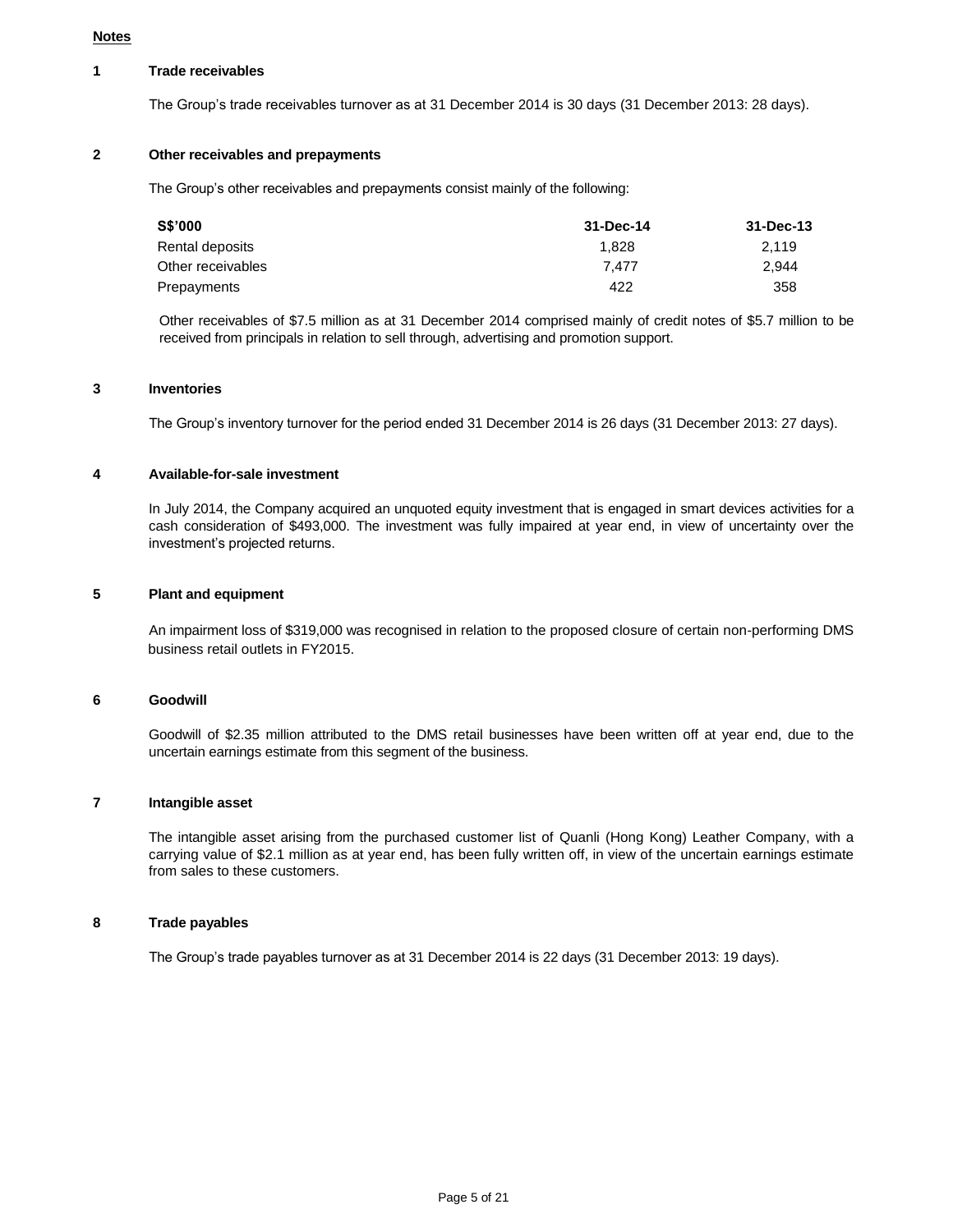# **9 Other payables**

The Group's other payables consist of the following:

| <b>S\$'000</b>                                      | 31-Dec-14 | 31-Dec-13 |
|-----------------------------------------------------|-----------|-----------|
| Advertising and promotion funds from principals     | 1.476     | 2,399     |
| Scheduled deferred payment for acquisition of Pixio | 1,895     | 3,145     |
| Other payables to third parties                     | 575       | 769       |
| Accrued staff costs                                 | 808       | 1,065     |
| Rebates owing to franchisees                        | 758       | 1,529     |
| Accrued purchases                                   | 1,173     | 73        |
| Provision for restructuring costs *                 | 1.429     |           |
| Other accrued operating expenses                    | 957       | 1,008     |

\* The provision for restructuring costs represents the estimated costs in relation to the closure of certain nonperforming DMS business retail outlets in FY2015.

# **1(b)(ii) Aggregate amount of Group's borrowings and debt securities**

## **Amount repayable in one year or less, or on demand**

| As at 31-Dec-14            |                    | As at 31-Dec-13            |                              |  |
|----------------------------|--------------------|----------------------------|------------------------------|--|
| <b>Secured</b><br>(\$'000) | Unsecured (\$'000) | <b>Secured</b><br>'\$'000) | <b>Unsecured</b><br>(\$'000) |  |
| 495                        | 2.550              | 432                        | 4.000                        |  |

### **Amount repayable after one year**

| As at 31-Dec-14     |                    | As at 31-Dec-13            |                       |
|---------------------|--------------------|----------------------------|-----------------------|
| Secured<br>(\$'000) | Unsecured (\$'000) | <b>Secured</b><br>(\$'000) | Unsecured<br>(\$'000) |
| 1.138               | -                  | 1.225                      | -                     |

#### **Details of collateral**

The secured borrowings comprise of outstanding finance lease of \$1.6 million on certain motor vehicles and machinery.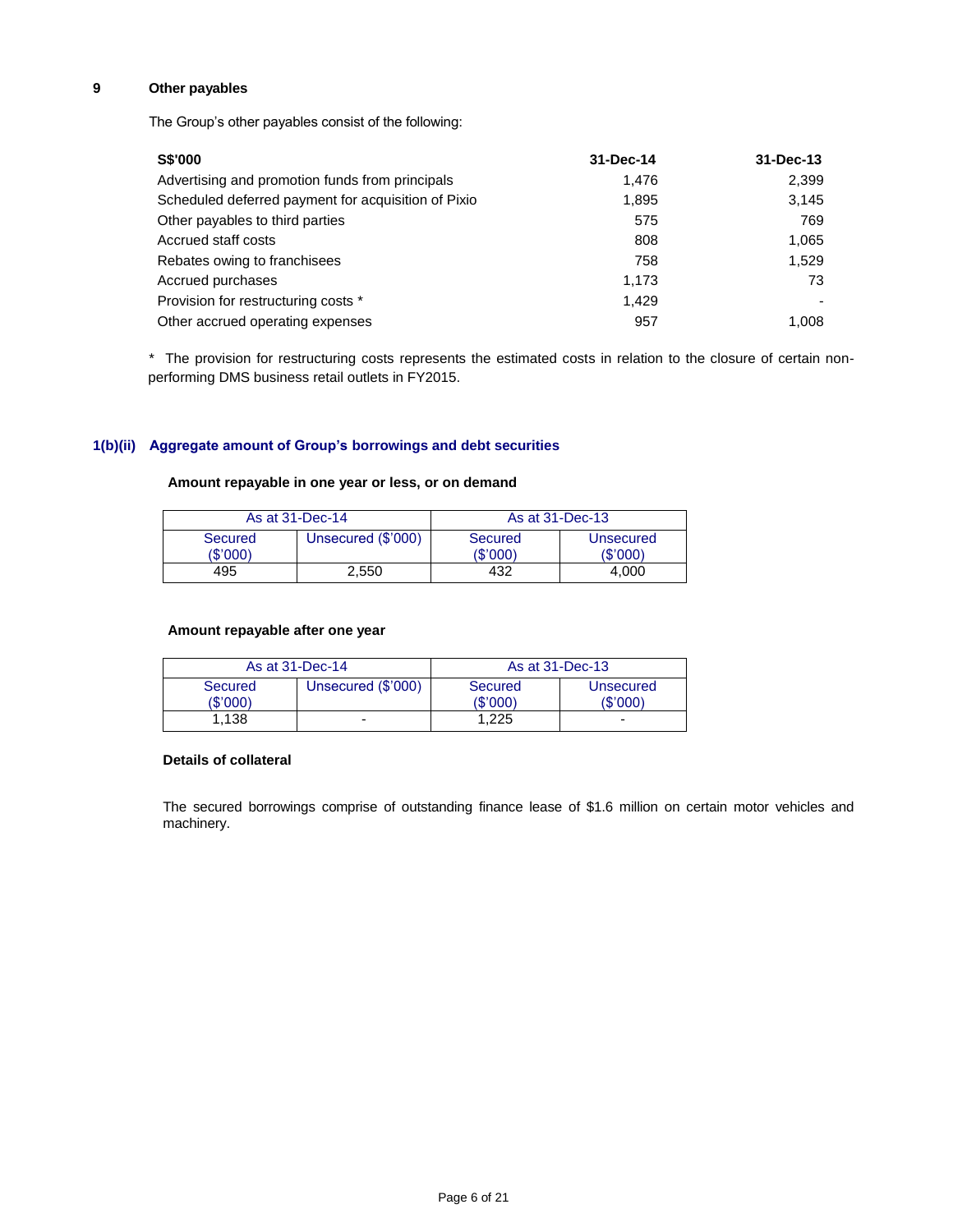# **1(c) A statement of cash flows (for the Group), together with a comparative statement for the corresponding period of the immediately preceding financial year**

| In S\$'000                                              | 4Q-14    | 4Q-13     | <b>YTD-14</b> | <b>YTD-13</b> |
|---------------------------------------------------------|----------|-----------|---------------|---------------|
| <b>Operating activities</b>                             |          |           |               |               |
| (Loss) Profit before income tax                         | (6,990)  | 438       | (10, 551)     | 3,345         |
| Adjustments for:                                        |          |           |               |               |
| Amortisation expense                                    | 254      | 162       | 995           | 162           |
| Depreciation expenses                                   | 459      | 472       | 1,863         | 1,535         |
|                                                         | 80       | 66        | 252           | 132           |
| Interest expenses<br>Interest income                    | (22)     | 20        | (44)          | (16)          |
| Loss (Gain) on disposal of plant and equipment          |          |           | 15            | 12            |
|                                                         | 9<br>57  | (4)<br>26 |               |               |
| Plant and equipment written off                         |          |           | 75            | 85            |
| Allowance for inventories                               | 253      | 1,752     | 4,054         | 2,203         |
| Inventories written off                                 | 12       | 17        |               | 22            |
| Bad debts written off - trade                           |          |           | 14            |               |
| Allowance for doubtful trade receivables                | 1,432    | 12        | 1,451         | 75            |
| Allowance for doubtful other receivables                | 443      | 25        | 450           | 25            |
| Professional fees paid by shares                        |          |           | 100           |               |
| Employee share-based payments                           | 11       | 21        | 47            | 61            |
| Liabilities written back                                | (2)      | (72)      | (64)          | (186)         |
| Impairment on plant and equipment                       | 319      |           | 319           |               |
| Impairment on available-for-sale investment             | 493      |           | 493           |               |
| Goodwill written off                                    | 2,350    |           | 2,350         |               |
| Intangible asset written off                            | 2,061    |           | 2,061         |               |
| Provision for restructuring costs                       | 1,429    |           | 1,429         |               |
| Net foreign exchange gains                              | (207)    | (5)       | (204)         | (63)          |
| Operating cash flows before movements                   |          |           |               |               |
| in working capital                                      | 2,441    | 2,930     | 5,105         | 7,392         |
| Trade receivables                                       | (7, 770) | (3,760)   | 1,824         | 273           |
| Other receivables and prepayments                       | (2, 118) | 2,051     | (5, 489)      | (1, 393)      |
| Inventories                                             | 6,521    | 1,495     | 2,984         | (4,329)       |
| Trade payables                                          | 2,912    | 321       | (1,730)       | 3,381         |
| Other payables                                          | 766      | 842       | (1,290)       | (932)         |
| <b>Cash generated from operations</b>                   | 2,752    | 3,879     | 1,404         | 4,392         |
| Interest received                                       | 22       | (20)      | 44            | 16            |
| Income tax paid                                         | (155)    | (188)     | (971)         | (972)         |
| Net cash from operating activities                      | 2,619    | 3,671     | 477           | 3,436         |
| <b>Investing activities</b>                             |          |           |               |               |
| Proceeds from disposal of plant and equipment           | 34       | 35        | 73            | 98            |
| Purchase of customer list                               |          | (3,078)   |               | (3,078)       |
| Purchase of plant and equipment (Note A)                | (452)    | (97)      | (1,300)       | (1,848)       |
| Purchase of available-for-sale investment               |          |           | (493)         |               |
| Cash contribution from non-controlling interests        |          |           |               | 249           |
| Net cash outflows on acquisition of subsidiary (Note B) |          |           |               | (2,571)       |
| Net cash used in investing activities                   | (418)    | (3, 140)  | (1,720)       | (7, 150)      |
| <b>Financing activities</b>                             |          |           |               |               |
| Interest paid                                           | (80)     | (66)      | (252)         | (132)         |
| Proceeds from issuance of ordinary shares, net          | (4)      | 406       | 17,679        | 2,975         |
| (Repayment of) Proceeds from bank borrowings            | (4, 350) | (2,900)   | (1, 450)      | 4,000         |
| Repayment of obligations under finance leases           | (132)    | (89)      | (489)         | (277)         |
| Dividends paid to shareholders                          |          |           | (982)         | (2,017)       |
| Dividends paid to non-controlling interest              |          |           | (19)          | -             |
| Net cash (used in) from financing activities            | (4, 566) | (2,649)   | 14,487        | 4,549         |
|                                                         |          |           |               |               |
| Net (decrease) increase in cash and cash equivalents    | (2, 365) | (2, 118)  | 13,244        | 835           |
| Cash and cash equivalents at beginning of period        | 34,064   | 20,573    | 18,455        | 17,620        |
| Cash and cash equivalents at end of period              | 31,699   | 18,455    | 31,699        | 18,455        |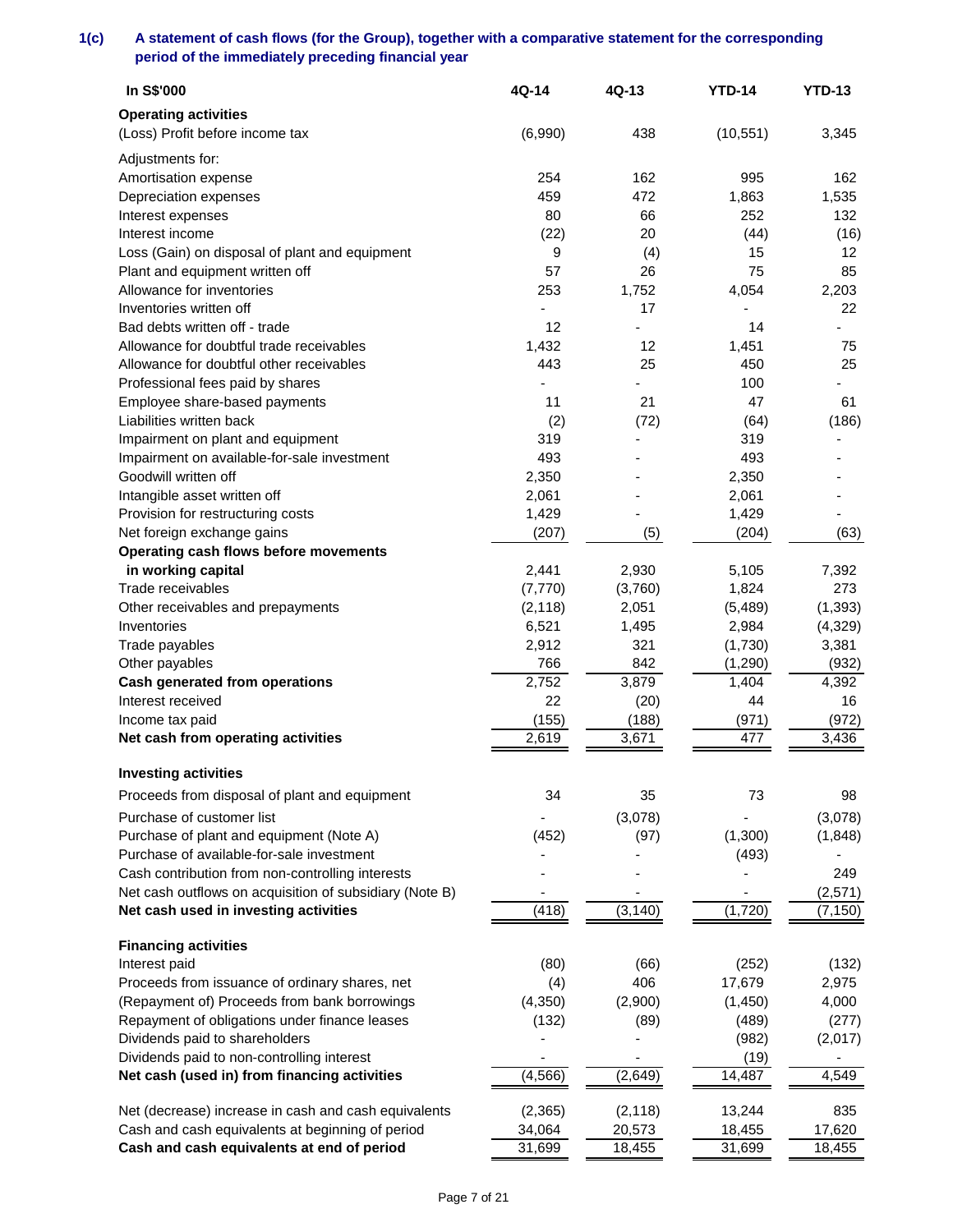## **Notes**

## **A. Purchase of plant and equipment:**

In 4Q-14, the Group acquired plant and equipment with an aggregate cost of \$452,000 (4Q-13: \$97,000) of which \$Nil (2013: \$Nil) was acquired under finance lease arrangements.

In YTD-14, the Group acquired plant and equipment with an aggregate cost of \$1,791,000 (YTD-13: \$2,345,000) of which \$491,000 (2013: \$497,000) was acquired under finance lease arrangements.

### **B. Acquisition of subsidiary**

On 1 July 2013, the Group acquired 100% of the issued share capital of Pixio for cash consideration of \$6.45 million. Pixio is incorporated in Malaysia and is in the business of providing design and digital inkjet printing solutions for Point Of Sale and Out-of-Home advertisements (DPAS).

Assets acquired and liabilities assumed at the date of acquisition were as follows:

| In S\$'000                      | $4Q-14$ | $4Q-13$ | <b>YTD-14</b> | <b>YTD-13</b> |
|---------------------------------|---------|---------|---------------|---------------|
| Assets                          |         |         |               | 5,352         |
| Liabilities                     |         |         |               | (1,898)       |
| Net assets acquired             |         |         |               | 3,454         |
| Total purchase consideration    |         |         |               | 6,448         |
| Goodwill arising on acquisition |         |         |               | 2,994         |
| Cash consideration              |         |         |               | 6,448         |
| Less: Outstanding balance       |         |         |               | (3,217)       |
| Cash and cash balances acquired |         |         |               | (660)         |
| Cash outflows on acquisition    |         |         |               | 2,571         |

### **C. Cash and cash equivalents at end of period comprise of:**

| In S\$'000                | $4Q-14$ | $4Q-13$ |
|---------------------------|---------|---------|
| Cash                      | 31.744  | 18.501  |
| Less: Cash pledged        | (45)    | (46)    |
| Cash and cash equivalents | 31,699  | 18.455  |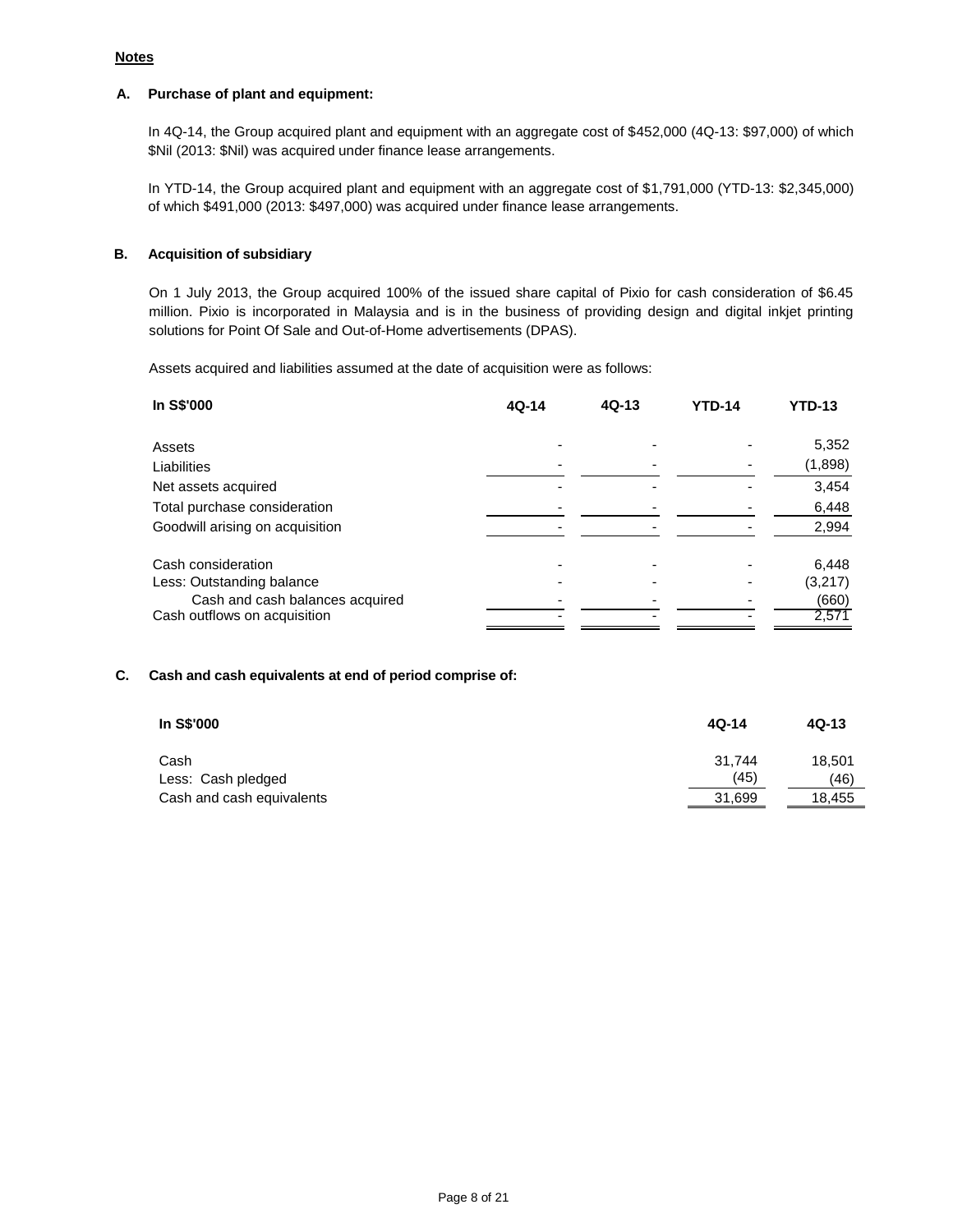**1(d)(i) A statement (for the issuer and Group) showing either (i) all changes in equity or (ii) changes in equity other than those arising from capitalisation issues and distributions to shareholders, together with a comparative statement for the corresponding period of the immediately preceding financial year**

| In S\$'000                                                                                                | <b>Share</b><br>capital | <b>Capital</b><br>reserve | <b>Share</b><br>options<br>reserve | <b>Currency</b><br>translation<br>reserve | <b>Accumulated</b><br><b>losses</b> | <b>Attributable</b><br>to equity<br>holders | Non-controlling<br>interests | <b>Total</b> |
|-----------------------------------------------------------------------------------------------------------|-------------------------|---------------------------|------------------------------------|-------------------------------------------|-------------------------------------|---------------------------------------------|------------------------------|--------------|
| Group                                                                                                     |                         |                           |                                    |                                           |                                     |                                             |                              |              |
| Balance as at 1 January 2014                                                                              | 135,873                 | (859)                     | 1,538                              | 100                                       | (84, 589)                           | 52,063                                      | 485                          | 52,548       |
| Total comprehensive income for the period                                                                 |                         |                           |                                    |                                           |                                     |                                             |                              |              |
| Profit for the period                                                                                     |                         |                           |                                    |                                           | 81                                  | 81                                          | (249)                        | (168)        |
| Other comprehensive income for the period                                                                 |                         |                           |                                    | 76                                        |                                     | 76                                          |                              | 76           |
| <b>Total</b>                                                                                              |                         |                           |                                    | 76                                        | 81                                  | 157                                         | (249)                        | (92)         |
| Transactions with owners, recognised directly in equity<br>Reversal of expenses related to equity settled |                         |                           |                                    |                                           |                                     |                                             |                              |              |
| share-based payment                                                                                       |                         |                           | (10)                               |                                           | 10                                  |                                             |                              |              |
| Issue of shares upon conversion of warrants                                                               | 142                     |                           |                                    |                                           |                                     | 142                                         |                              | 142          |
| Issue of shares for settlement of                                                                         |                         |                           |                                    |                                           |                                     |                                             |                              |              |
| professional fees                                                                                         | 100                     |                           |                                    |                                           |                                     | 100                                         |                              | 100          |
| Recognition of share-based payments                                                                       |                         |                           | 13                                 |                                           |                                     | 13                                          |                              | 13           |
| <b>Total</b>                                                                                              | 242                     |                           | 3                                  |                                           | 10                                  | 255                                         |                              | 255          |
| Balance as at 31 March 2014                                                                               | 136,115                 | (859)                     | 1,541                              | 176                                       | (84, 498)                           | 52,475                                      | 236                          | 52,711       |
| Total comprehensive loss for the period                                                                   |                         |                           |                                    |                                           |                                     |                                             |                              |              |
| Loss for the period                                                                                       |                         |                           |                                    |                                           | (110)                               | (110)                                       | (169)                        | (279)        |
| Other comprehensive income for the period                                                                 |                         |                           |                                    | 25                                        |                                     | 25                                          | 8                            | 33           |
| <b>Total</b>                                                                                              |                         |                           |                                    | 25                                        | (110)                               | (85)                                        | (161)                        | (246)        |
| Transactions with owners, recognised directly in equity                                                   |                         |                           |                                    |                                           |                                     |                                             |                              |              |
| <b>Dividends</b>                                                                                          |                         |                           |                                    |                                           | (982)                               | (982)                                       |                              | (982)        |
| Reversal of expenses related to equity settled                                                            |                         |                           |                                    |                                           |                                     |                                             |                              |              |
| share-based payment                                                                                       |                         |                           | (1, 298)                           |                                           | 1,298                               |                                             |                              |              |
| Issue of shares upon conversion of warrants                                                               | 4,057                   |                           |                                    |                                           |                                     | 4,057                                       |                              | 4,057        |
| Recognition of share-based payments                                                                       |                         |                           | 12                                 |                                           |                                     | 12                                          | $\blacksquare$               | 12           |
| <b>Total</b>                                                                                              | 4,057                   |                           | (1, 286)                           |                                           | 316                                 | 3,087                                       |                              | 3,087        |
| Balance as at 30 June 2014                                                                                | 140,172                 | (859)                     | 255                                | 201                                       | (84, 292)                           | 55,477                                      | 75                           | 55,552       |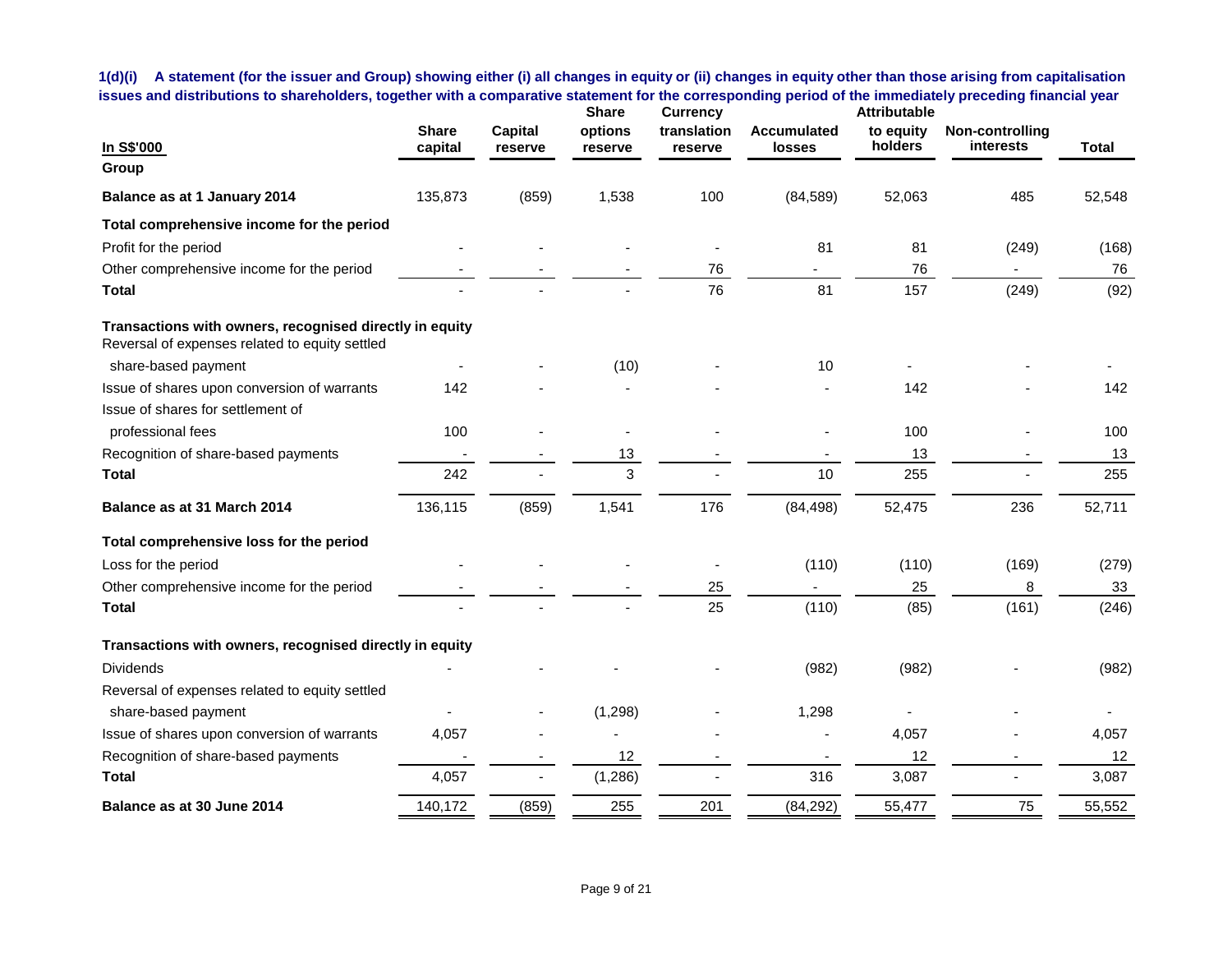|                                                         |              |                | <b>Share</b> | <b>Currency</b> |                    | <b>Attributable</b> |                        |                |
|---------------------------------------------------------|--------------|----------------|--------------|-----------------|--------------------|---------------------|------------------------|----------------|
|                                                         | <b>Share</b> | <b>Capital</b> | options      | translation     | <b>Accumulated</b> | to equity           | <b>Non-controlling</b> |                |
| In S\$'000                                              | capital      | reserve        | reserve      | reserve         | <b>losses</b>      | holders             | interests              | <b>Total</b>   |
| Group                                                   |              |                |              |                 |                    |                     |                        |                |
| Balance as at 1 July 2014                               | 140,172      | (859)          | 255          | 201             | (84, 292)          | 55,477              | 75                     | 55,552         |
| Total comprehensive loss for the period                 |              |                |              |                 |                    |                     |                        |                |
| Loss for the period                                     |              |                |              |                 | (3, 109)           | (3, 109)            | (285)                  | (3, 394)       |
| Other comprehensive loss for the period                 |              |                |              | (17)            |                    | (17)                | (10)                   | (27)           |
| <b>Total</b>                                            |              |                |              | (17)            | (3, 109)           | (3, 126)            | (295)                  | (3, 421)       |
| Transactions with owners, recognised directly in equity |              |                |              |                 |                    |                     |                        |                |
| Issue of shares upon conversion of warrants             | 13,484       |                |              |                 |                    | 13,484              |                        | 13,484         |
| Recognition of share-based payments                     |              |                | 11           |                 |                    | 11                  |                        | 11             |
| <b>Total</b>                                            | 13,484       |                | 11           |                 |                    | 13,495              |                        | 13,495         |
| Balance as at 30 September 2014                         | 153,656      | (859)          | 266          | 184             | (87, 401)          | 65,846              | (220)                  | 65,626         |
| Total comprehensive loss for the period                 |              |                |              |                 |                    |                     |                        |                |
| Loss for the period                                     |              |                |              |                 | (6, 537)           | (6, 537)            | (525)                  | (7,062)        |
| Other comprehensive loss for the period                 |              |                |              | (128)           |                    | (128)               | (26)                   | (154)          |
| <b>Total</b>                                            |              |                |              | (128)           | (6, 537)           | (6,665)             | (551)                  | (7, 216)       |
| Transactions with owners, recognised directly in equity |              |                |              |                 |                    |                     |                        |                |
| Expenses relating to conversion of warrants             | (4)          |                |              |                 |                    | (4)                 |                        | (4)            |
| Recognition of share-based payments                     |              |                | 11           |                 |                    | 11                  |                        | 11             |
| <b>Total</b>                                            | (4)          |                | 11           |                 |                    | $\overline{7}$      |                        | $\overline{7}$ |
| Balance as at 31 December 2014                          | 153,652      | (859)          | 277          | 56              | (93, 938)          | 59,188              | (771)                  | 58,417         |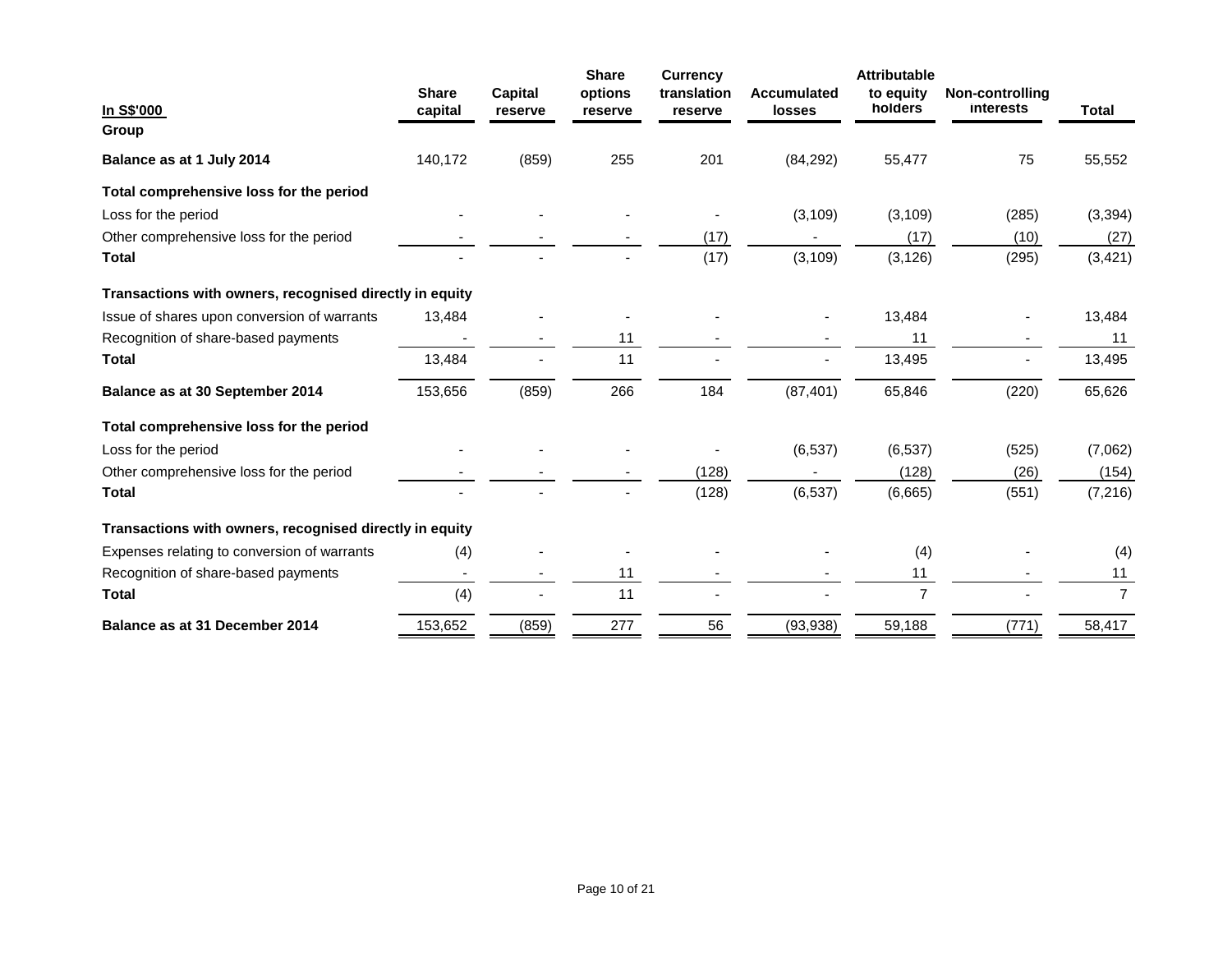| In S\$'000                                              | <b>Share</b><br>capital  | <b>Capital</b><br>reserve | <b>Share</b><br>options<br>reserve | <b>Currency</b><br>translation<br>reserve | <b>Accumulated</b><br>losses | <b>Attributable</b><br>to equity<br>the | Non-controlling<br>interests | <b>Total</b> |
|---------------------------------------------------------|--------------------------|---------------------------|------------------------------------|-------------------------------------------|------------------------------|-----------------------------------------|------------------------------|--------------|
| Group                                                   |                          |                           |                                    |                                           |                              |                                         |                              |              |
| Balance as at 1 January 2013                            | 132,856                  | (859)                     | 1,548                              | 168                                       | (85, 976)                    | 47,737                                  | 564                          | 48,301       |
| Total comprehensive income for the period               |                          |                           |                                    |                                           |                              |                                         |                              |              |
| Profit for the period                                   |                          |                           |                                    |                                           | 841                          | 841                                     | 21                           | 862          |
| Other comprehensive income for the period               |                          |                           |                                    |                                           | $\sim$                       | ۰.                                      | $\sim$                       | н.           |
| <b>Total</b>                                            |                          |                           |                                    |                                           | 841                          | 841                                     | 21                           | 862          |
| Transactions with owners, recognised directly in equity |                          |                           |                                    |                                           |                              |                                         |                              |              |
| Reversal of expenses related to equity settled          |                          |                           |                                    |                                           |                              |                                         |                              |              |
| share-based payment                                     |                          |                           | (29)                               |                                           | 29                           |                                         |                              |              |
| Issue of shares upon conversion of warrants             | 813                      |                           |                                    |                                           |                              | 813                                     |                              | 813          |
| Recognition of share-based payments                     | $\overline{\phantom{a}}$ |                           | 15                                 |                                           | $\blacksquare$               | 15                                      |                              | 15           |
| <b>Total</b>                                            | 813                      |                           | (14)                               |                                           | 29                           | 828                                     |                              | 828          |
| Balance as at 31 March 2013                             | 133,669                  | (859)                     | 1,534                              | 168                                       | (85, 106)                    | 49,406                                  | 585                          | 49,991       |
| Total comprehensive income for the period               |                          |                           |                                    |                                           |                              |                                         |                              |              |
| Profit for the period                                   |                          |                           |                                    |                                           | 489                          | 489                                     | 13                           | 502          |
| Other comprehensive income for the period               |                          |                           |                                    | 3                                         |                              | 3                                       |                              | 3            |
| <b>Total</b>                                            |                          |                           |                                    | 3                                         | 489                          | 492                                     | 13                           | 505          |
| Transactions with owners, recognised directly in equity |                          |                           |                                    |                                           |                              |                                         |                              |              |
| <b>Dividends</b>                                        |                          |                           |                                    |                                           | (2,017)                      | (2,017)                                 |                              | (2,017)      |
| Issue of shares upon share options exercised            | 153                      |                           | (42)                               |                                           |                              | 111                                     |                              | 111          |
| Issue of shares upon conversion of warrants             | 793                      |                           |                                    |                                           |                              | 793                                     |                              | 793          |
| Issue of shares for settlement of                       |                          |                           |                                    |                                           |                              |                                         |                              |              |
| professional fees                                       | 470                      |                           |                                    |                                           |                              | 470                                     |                              | 470          |
| Recognition of share-based payments                     |                          |                           | 13                                 |                                           |                              | 13                                      |                              | 13           |
| <b>Total</b>                                            | 1,416                    |                           | (29)                               |                                           | (2,017)                      | (630)                                   |                              | (630)        |
| Balance as at 30 June 2013                              | 135,085                  | (859)                     | 1,505                              | 171                                       | (86, 634)                    | 49,268                                  | 598                          | 49,866       |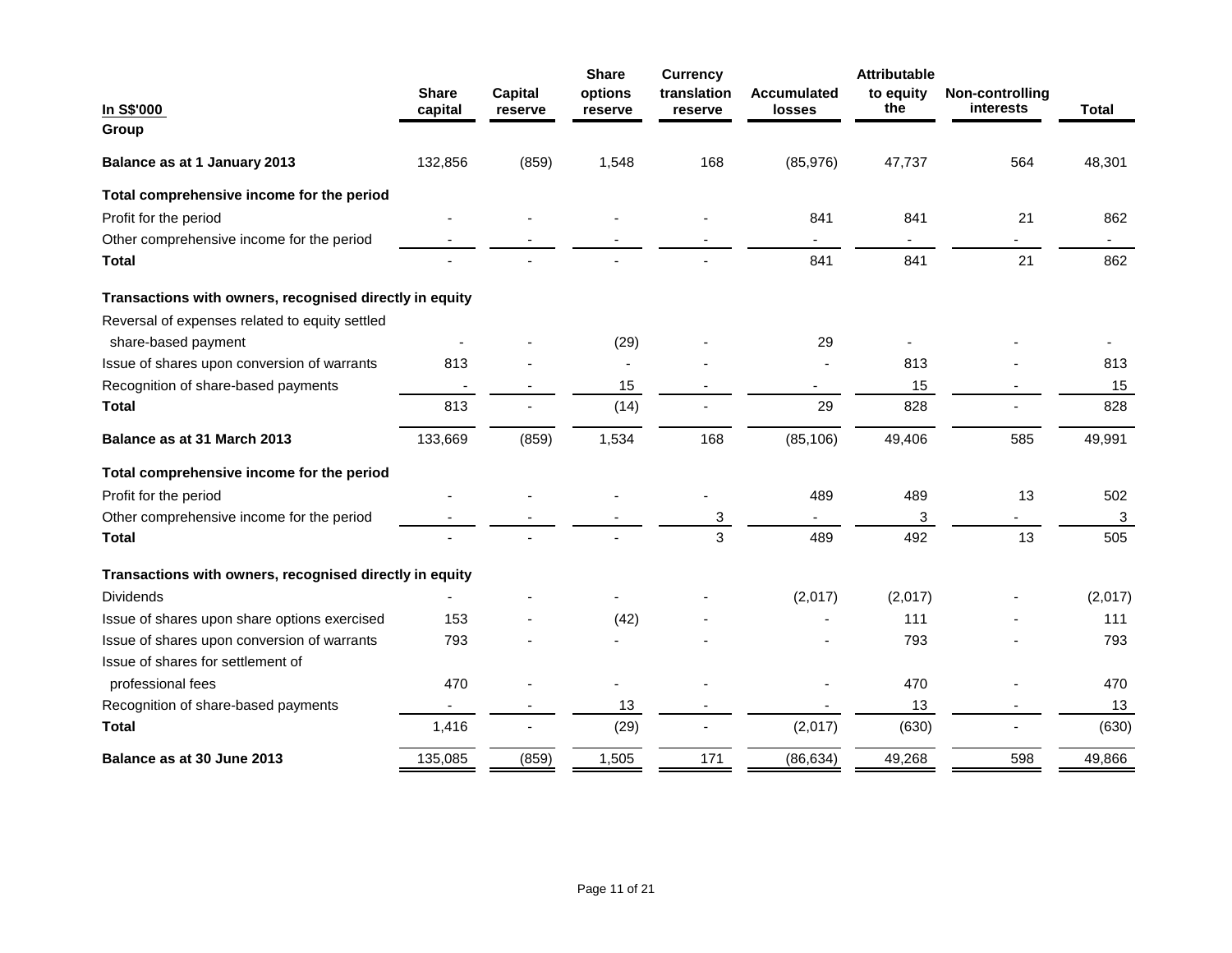| In S\$'000                                              | <b>Share</b><br>capital | <b>Capital</b><br>reserve | <b>Share</b><br>options<br>reserve | <b>Currency</b><br>translation<br>reserve | <b>Accumulated</b><br><b>losses</b> | <b>Attributable</b><br>to equity<br>the | <b>Non-controlling</b><br>interests | <b>Total</b> |
|---------------------------------------------------------|-------------------------|---------------------------|------------------------------------|-------------------------------------------|-------------------------------------|-----------------------------------------|-------------------------------------|--------------|
| Group<br>Balance as at 1 July 2013                      | 135,085                 | (859)                     | 1,505                              | 171                                       | (86, 634)                           | 49,268                                  | 598                                 | 49,866       |
| Total comprehensive income for the period               |                         |                           |                                    |                                           |                                     |                                         |                                     |              |
| Profit for the period                                   |                         |                           |                                    |                                           | 1,019                               | 1,019                                   | 2                                   | 1,021        |
| Other comprehensive loss for the period                 |                         |                           |                                    | (62)                                      |                                     | (62)                                    | (3)                                 | (65)         |
| <b>Total</b>                                            |                         |                           |                                    | (62)                                      | 1,019                               | 957                                     | (1)                                 | 956          |
| Transactions with owners, recognised directly in equity |                         |                           |                                    |                                           |                                     |                                         |                                     |              |
| Issue of shares upon conversion of warrants             | 382                     |                           |                                    |                                           |                                     | 382                                     |                                     | 382          |
| Non-controlling interests arising from                  |                         |                           |                                    |                                           |                                     |                                         |                                     |              |
| incorporation of subsidiary                             |                         |                           |                                    |                                           |                                     |                                         | 249                                 | 249          |
| Recognition of share-based payments                     |                         |                           | 12                                 |                                           |                                     | 12                                      |                                     | 12           |
| <b>Total</b>                                            | 382                     |                           | 12                                 |                                           |                                     | 394                                     | 249                                 | 643          |
| Balance as at 30 September 2013                         | 135,467                 | (859)                     | 1,517                              | 109                                       | (85, 615)                           | 50,619                                  | 846                                 | 51,465       |
| Total comprehensive income for the period               |                         |                           |                                    |                                           |                                     |                                         |                                     |              |
| Profit for the period                                   |                         |                           |                                    |                                           | 1,026                               | 1,026                                   | (340)                               | 686          |
| Other comprehensive loss for the period                 |                         |                           |                                    | (9)                                       |                                     | (9)                                     | (2)                                 | (11)         |
| <b>Total</b>                                            |                         |                           |                                    | (9)                                       | 1,026                               | 1,017                                   | (342)                               | 675          |
| Transactions with owners, recognised directly in equity |                         |                           |                                    |                                           |                                     |                                         |                                     |              |
| Issue of shares upon conversion of warrants             | 406                     |                           |                                    |                                           |                                     | 406                                     |                                     | 406          |
| Dividends to non-controlling interest                   |                         |                           |                                    |                                           |                                     |                                         | (19)                                | (19)         |
| Recognition of share-based payments                     |                         |                           | 21                                 |                                           |                                     | 21                                      |                                     | 21           |
| <b>Total</b>                                            | 406                     |                           | 21                                 |                                           |                                     | 427                                     | (19)                                | 408          |
| <b>Balance as at 31 December 2013</b>                   | 135,873                 | (859)                     | 1,538                              | 100                                       | (84, 589)                           | 52,063                                  | 485                                 | 52,548       |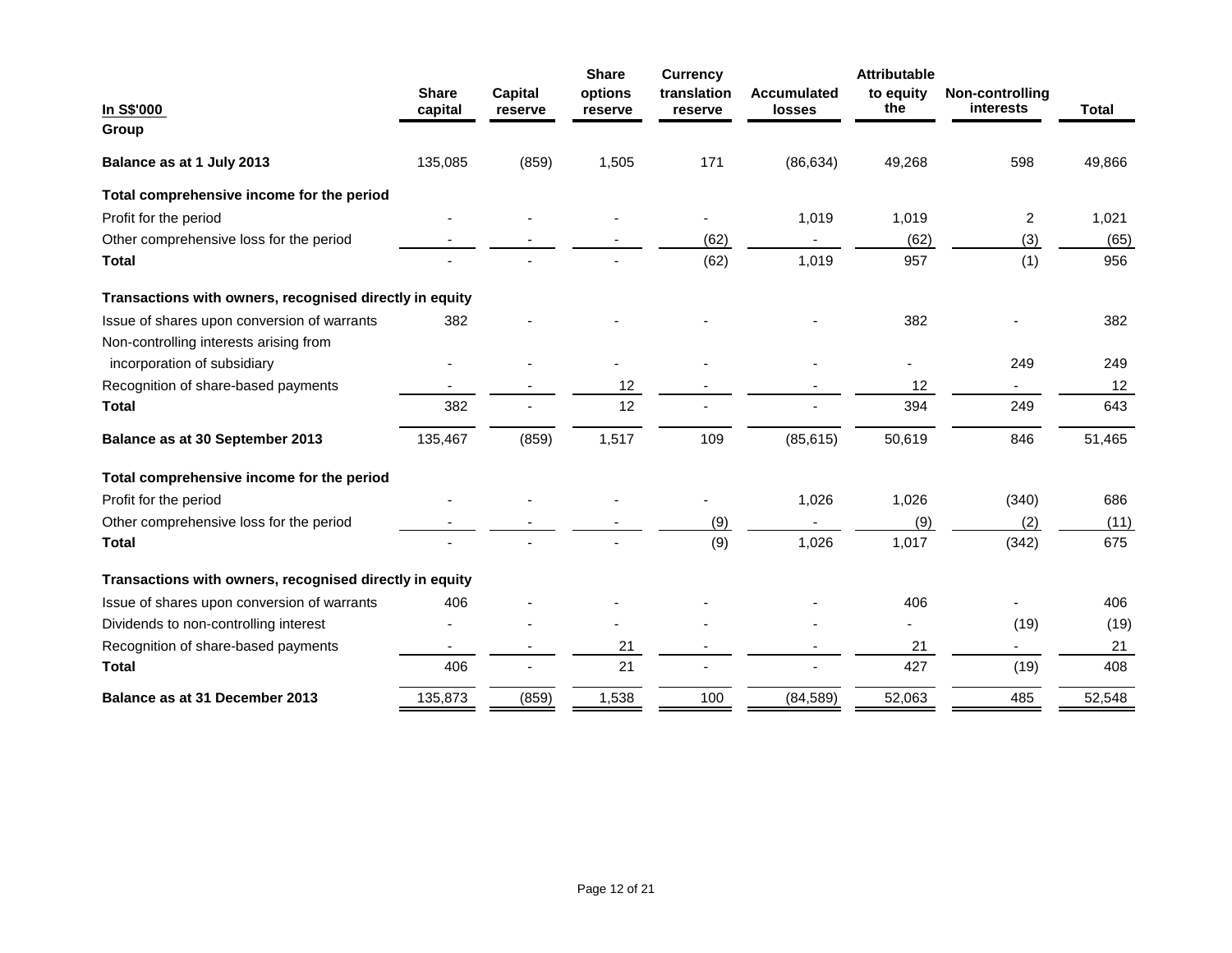| <u>In S\$'000</u><br>Company                                                                                                                  | <b>Share</b><br>capital | Capital<br>reserve | <b>Share</b><br>options<br>reserve | <b>Accumulated</b><br>losses | Total          |
|-----------------------------------------------------------------------------------------------------------------------------------------------|-------------------------|--------------------|------------------------------------|------------------------------|----------------|
| Balance as at 1 January 2014                                                                                                                  | 135,873                 | 22                 | 1,538                              | (95, 194)                    | 42,239         |
| Loss for the period, representing total comprehensive<br>loss for the period                                                                  |                         |                    |                                    | (276)                        | (276)          |
| Transactions with owners, recognised directly in equity<br>Reversal of expenses related to equity settled                                     |                         |                    |                                    |                              |                |
| share-based payment<br>Issue of shares upon conversion of warrants                                                                            | 142                     |                    | (10)                               | 10                           | 142            |
| Issue of shares for settlement of professional fees                                                                                           | 100                     |                    |                                    |                              | 100            |
| Recognition of share-based payments                                                                                                           | $\blacksquare$          |                    | 13                                 |                              | 13             |
| Total                                                                                                                                         | 242                     |                    | $\overline{3}$                     | 10                           | 255            |
| Balance as at 31 March 2014                                                                                                                   | 136,115                 | 22                 | 1,541                              | (95, 460)                    | 42,218         |
| Loss for the period, representing total comprehensive<br>loss for the period                                                                  |                         |                    |                                    | (162)                        | (162)          |
| Transactions with owners, recognised directly in equity<br><b>Dividends</b><br>Reversal of expenses related to equity settled                 |                         |                    |                                    | (982)                        | (982)          |
| share-based payment                                                                                                                           |                         |                    | (1,298)                            | 1,298                        |                |
| Issue of shares upon conversion of warrants                                                                                                   | 4,057                   |                    |                                    |                              | 4,057          |
| Recognition of share-based payments                                                                                                           |                         |                    | 12                                 |                              | 12             |
| <b>Total</b>                                                                                                                                  | 4,057                   |                    | (1, 286)                           | 316                          | 3,087          |
| Balance as at 30 June 2014                                                                                                                    | 140,172                 | $\overline{22}$    | 255                                | (95, 306)                    | 45,143         |
| Profit for the period, representing total comprehensive<br>profit for the period                                                              |                         |                    |                                    | 85                           | 85             |
| Transactions with owners, recognised directly in equity<br>Issue of shares upon conversion of warrants<br>Recognition of share-based payments | 13,484                  |                    | 11                                 |                              | 13,484<br>11   |
| Total                                                                                                                                         | 13,484                  |                    | 11                                 |                              | 13,495         |
| Balance as at 30 September 2014                                                                                                               | 153,656                 | $\overline{22}$    | 266                                | (95, 221)                    | 58,723         |
| Profit for the period, representing total comprehensive<br>profit for the period                                                              |                         |                    |                                    | (748)                        | (748)          |
| Transactions with owners, recognised directly in equity<br>Expenses relating to conversion of warrants                                        | (4)                     |                    |                                    |                              | (4)            |
| Recognition of share-based payments                                                                                                           | $\overline{a}$          |                    | 11                                 |                              | 11             |
| Total                                                                                                                                         | (4)                     |                    | 11                                 |                              | $\overline{7}$ |
| Balance as at 31 December 2014                                                                                                                | 153,652                 | 22                 | 277                                | (95, 969)                    | 57,982         |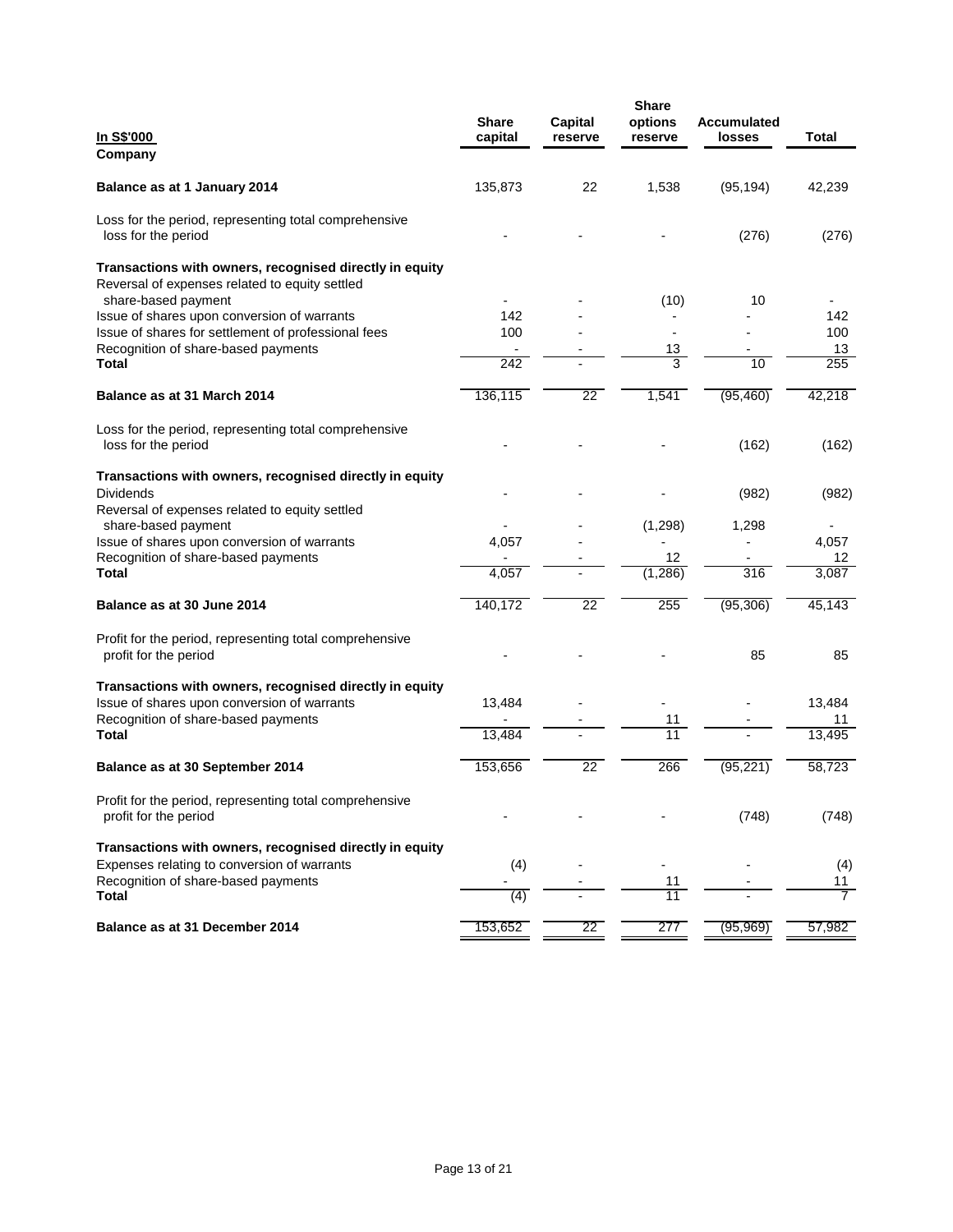| In S\$'000<br>Company                                                                                     | <b>Share</b><br>capital | Capital<br>reserve | <b>Share</b><br>options<br>reserve | Accumulated<br>losses | <b>Total</b>   |
|-----------------------------------------------------------------------------------------------------------|-------------------------|--------------------|------------------------------------|-----------------------|----------------|
| Balance as at 1 January 2013<br>Loss for the period, representing total comprehensive                     | 132,856                 | 22                 | 1,548                              | (94, 280)             | 40,146         |
| loss for the period                                                                                       |                         |                    |                                    | (41)                  | (41)           |
| Transactions with owners, recognised directly in equity<br>Reversal of expenses related to equity settled |                         |                    |                                    |                       |                |
| share-based payment                                                                                       |                         |                    | (29)                               | 29                    |                |
| Issue of shares upon conversion of warrants<br>Recognition of share-based payments                        | 813                     |                    | $\overline{a}$<br>15               |                       | 813<br>15      |
| Total                                                                                                     | $\overline{813}$        |                    | (14)                               | 29                    | 828            |
| Balance as at 31 March 2013                                                                               | 133,669                 | 22                 | 1,534                              | (94, 292)             | 40,933         |
| Profit for the period, representing total comprehensive                                                   |                         |                    |                                    |                       |                |
| income for the period                                                                                     |                         |                    |                                    | $\overline{2}$        | 2              |
| Transactions with owners, recognised directly in equity                                                   |                         |                    |                                    |                       |                |
| Dividends                                                                                                 | 153                     |                    |                                    | (2,017)               | (2,017)<br>111 |
| Issue of shares upon share options exercised<br>Issue of shares upon conversion of warrants               | 793                     |                    | (42)                               |                       | 793            |
| Issue of shares for settlement of professional fees                                                       | 470                     |                    |                                    |                       | 470            |
| Recognition of share-based payments                                                                       |                         |                    | 13                                 |                       | 13             |
| Total                                                                                                     | 1,416                   |                    | (29)                               | (2,017)               | (630)          |
| Balance as at 30 June 2013                                                                                | 135,085                 | 22                 | 1,505                              | (96, 307)             | 40,305         |
| Profit for the period, representing total comprehensive<br>income for the period                          |                         |                    |                                    | 6                     | 6              |
| Transactions with owners, recognised directly in equity                                                   |                         |                    |                                    |                       |                |
| Issue of shares upon conversion of warrants                                                               | 382                     |                    |                                    |                       | 382            |
| Recognition of share-based payments                                                                       | 382                     |                    | 12<br>$\overline{12}$              |                       | 12<br>394      |
| Total                                                                                                     |                         |                    |                                    |                       |                |
| Balance as at 30 September 2013                                                                           | 135,467                 | 22                 | 1.517                              | (96, 301)             | 40.705         |
| Profit for the period, representing total comprehensive<br>income for the period                          |                         |                    |                                    | 1,107                 | 1,107          |
| Transactions with owners, recognised directly in equity                                                   |                         |                    |                                    |                       |                |
| Issue of shares upon conversion of warrants                                                               | 406                     |                    |                                    |                       | 406            |
| Recognition of share-based payments<br>Total                                                              | 406                     |                    | 21<br>21                           |                       | 21<br>427      |
| Balance as at 31 December 2013                                                                            | 135,873                 | 22                 | 1,538                              | (95, 194)             | 42,239         |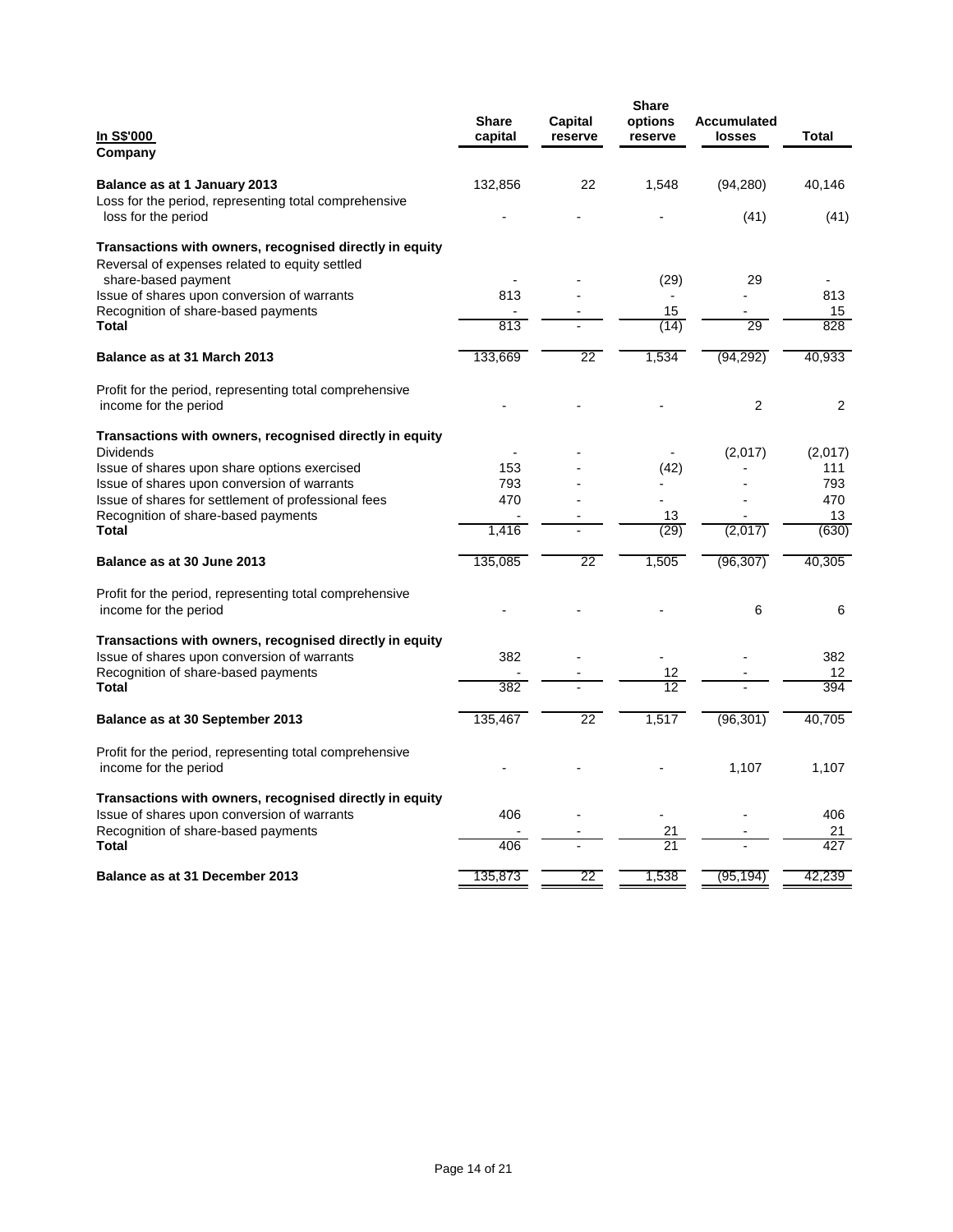**1(d)(ii) Details of any changes in the Company's share capital arising from rights issue, bonus issue, share buybacks, exercise of share options or warrants, conversion of other issues of equity securities, issue of shares for cash or as consideration for acquisition or for any other purpose since the end of the previous period reported on. State also the number of shares that may be issued on conversion of all the outstanding convertibles as at the end of the current financial period reported on and as at the end of the corresponding period of the immediately preceding financial year**

#### **Issued share capital**

There were no movements in the Company's issued share capital for the quarter ended 31 December 2014 (4Q-13: 81,104,000 new shares at \$0.005 per share through conversion of warrants).

As at 31 December 2014, the Company's issued and paid-up capital was \$153,652,141 divided into 12,528,241,084 shares.

#### **Warrants**

The Company's warrants expired on 25 September 2014.

At 31 December 2013, there were 3,761,784,195 outstanding warrants. Each warrant carried the right to subscribe for one new share in the capital of the Company at an exercise price of \$0.005.

#### **Share options**

The Company had a share option scheme known as mDR Limited Share Option Scheme 2003 which was approved by members of the Company at the Extraordinary General Meeting held on 13 January 2003. The Scheme expired on 12 January 2013. Upon expiration of the Scheme, no further share option can be granted but the provisions of the Scheme will remain in full force and effect in respect of any share options granted prior to the expiration but not exercised at the time of expiration.

At 31 December 2014, there were 45,155,000 (31 December 2013: 53,832,133) outstanding share options which would entitle the holders to subscribe for a total of 45,155,000 (31 December 2013: 53,832,133) ordinary shares. If exercised, these share options represent approximately 0.36% of the share capital consisting of 12,528,241,084 issued shares at 31 December 2014.

### **1(d)(iii) To show the total number of issued shares excluding treasury shares as at the end of the current financial period and as at the end of the immediately preceding year.**

| Number of ordinary shares |               |  |
|---------------------------|---------------|--|
| 31-Dec-14                 | 31-Dec-13     |  |
| <u>12,528,241,084</u>     | 8,981,891,673 |  |
|                           |               |  |

#### **1(d)(iv) A statement showing all sales, transfers, disposal, cancellation and/or use of treasury shares as at the end of the current financial period reported on.**

Not applicable.

### **2. Whether the figures have been audited, or reviewed and in accordance with which standard**

The figures have not been audited or reviewed by the auditors of the Company.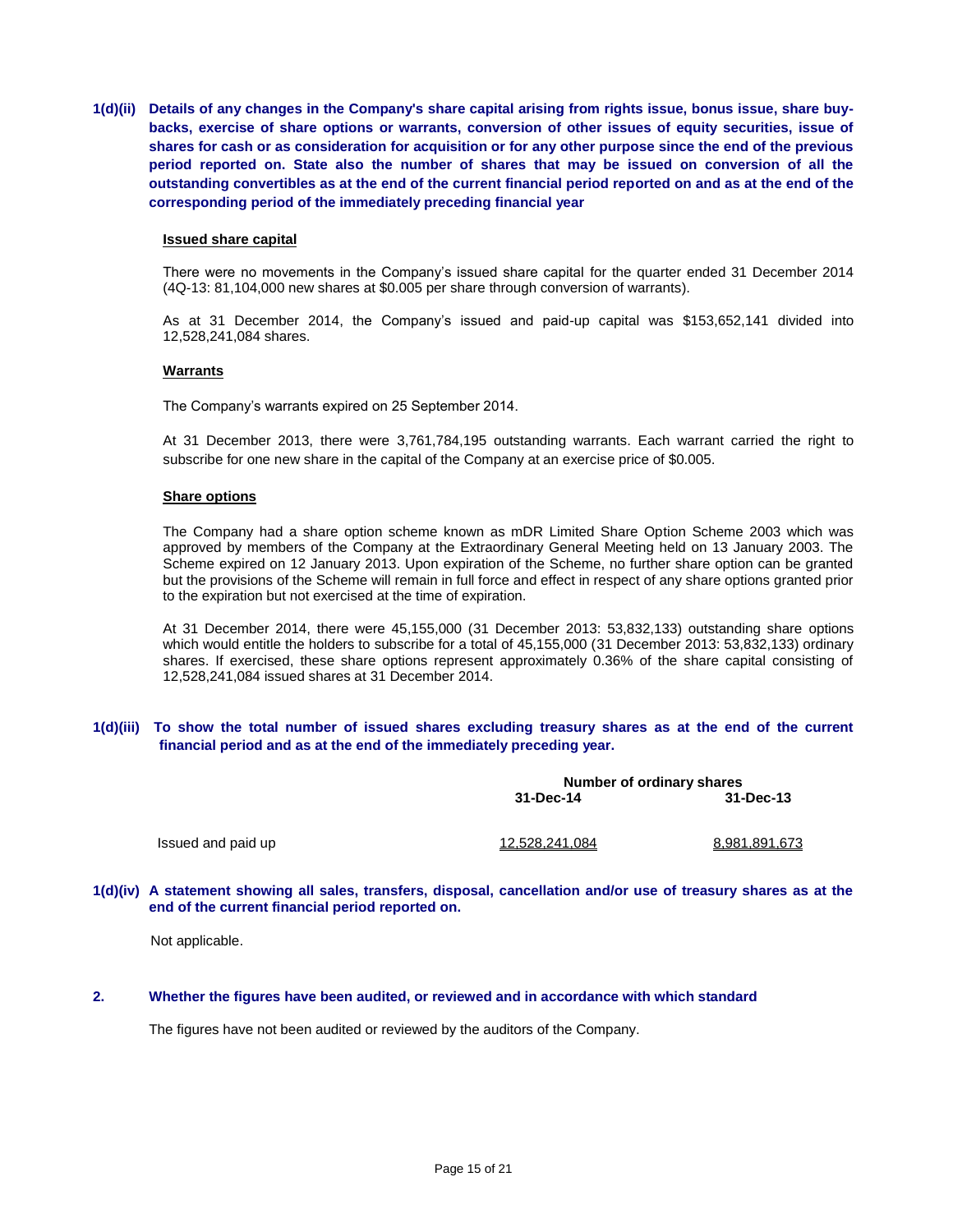### **3. Where the figures have been audited or reviewed, the auditors' report (including any qualifications or emphasis of matter)**

Not applicable

## **4. Whether the same accounting policies and methods of computation as in the issuer's most recently audited annual financial statements have been applied**

The Group has applied the same accounting policies and methods of computation in the financial statements for the current financial period as compared with those used in the audited financial statements for the financial year ended 31 December 2013.

### **5. If there are any changes in the accounting policies and methods of computation, including any required by an accounting standard, what has changed, as well as the reasons for, and the effect of, the change**

The Group has adopted all the new and revised Singapore Financial Reporting Standards ("FRS") for accounting periods beginning 1 January 2014, where applicable.

The adoption of new / revised FRS and INT FRS does not result in changes to the Group's and the Company's accounting policies and has no material effect on the amounts reported for the current or prior period.

## **6. Earnings per ordinary share of the Group for the current period reported on and the corresponding period of the immediately preceding financial year, after deducting any provision for preference dividends**

| Earnings per ordinary share<br>(based on consolidated net (loss)<br>profit attributable to equity holders<br>of the Company) | 4Q-14<br>cents | $4Q-13$<br>cents | <b>YTD-14</b><br>cents | <b>YTD-13</b><br>cents |
|------------------------------------------------------------------------------------------------------------------------------|----------------|------------------|------------------------|------------------------|
| - Basic                                                                                                                      | (0.063)        | 0.012            | (0.093)                | 0.038                  |
| - Fully diluted                                                                                                              | (0.063)        | 0.009            | (0.093)                | 0.029                  |

Basic earnings per ordinary share is computed based on the weighted average number of shares in issue during the period of 10,412,484,222 (4Q-13: 8,782,494,735).

In 4Q-14 and YTD-14, the share options are anti-dilutive and therefore the effect is ignored in calculating diluted loss per share.

Fully diluted earnings per ordinary share for 4Q-13 and YTD-13 were computed based on the weighted average number of shares during the period adjusted for the effect of all potential dilutive ordinary shares of 11,565,948,806.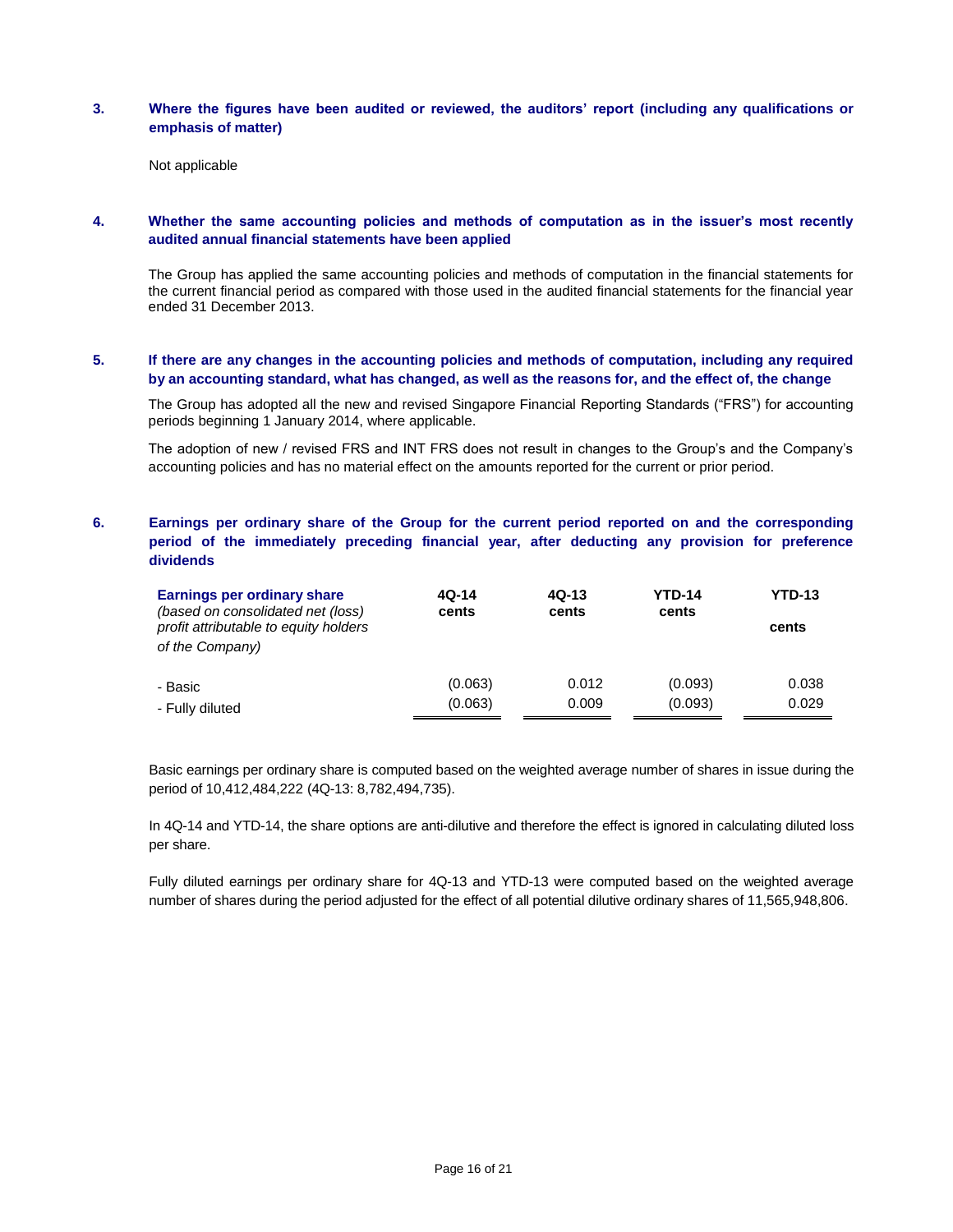## **7. Net asset value (for the issuer and Group) per ordinary share based on issued share capital of the issuer at the end of the (a) current period reported on and (b) immediately preceding financial year**

|                                      |                           | Group                     |                    | Company                   |
|--------------------------------------|---------------------------|---------------------------|--------------------|---------------------------|
|                                      | 31-Dec-14<br><b>Cents</b> | 31-Dec-13<br><b>Cents</b> | 31-Dec-14<br>Cents | 31-Dec-13<br><b>Cents</b> |
| Net Asset Value ("NAV") per<br>share | 0.47                      | 0.58                      | 0.46               | 0.47                      |

The NAV per share as at 31 December 2014 is calculated based on 12,528,241,084 (31 December 2013: 8,981,891,673) ordinary shares.

**8. A review of the performance of the Group, to the extent necessary for a reasonable understanding of the Group's business. The review must discuss any significant factors that affected the turnover, costs, and earnings of the Group for the current financial period reported on, including (where applicable) seasonal or cyclical factors. It must also discuss any material factors that affected the cash flow, working capital, assets or liabilities of the Group during the current financial period reported on**

#### **Revenue and (loss) profit after income tax**

The Group's revenue quarter-on-quarter decreased by 7% from \$104.5 million to \$96.7 million, with a 7% decrease from \$348.2 million for YTD-13 to \$322.2 million for YTD-14. The decrease in revenue was mainly due to the slowdown in its DMS distribution and AMS businesses.

Gross margins for DMS remained at 7% for Q4-14 and 8% for YTD-14. AMS margins improved due to a change in the revenue mix of the AMS business. Gross margins for DPAS declined in view of promotional and targeted price reductions being made to boost sales in the slow billboard market in Malaysia. Overall the Group's gross profit margin for 4Q-14 remain unchanged at 9% and 10% for YTD-14.

The Group registered losses of \$7.1 million and \$10.9 million for 4Q-14 and YTD-14 respectively, compared to profits of \$0.7 million and \$3.1 million for the respective corresponding periods in 2013. The losses for 4Q-14 and YTD-14 were attributed mainly to the one-off goodwill and intangible asset written off, equipment impairment, investment impairment, and doubtful debts, stock and restructuring cost provisions totaling \$8.8 million and \$12.6 million for 4Q-14 and YTD-14 respectively (as disclosed under Note 4, page 3).

Cash and cash equivalents at financial year ended 31 December 2014 stood at \$31.7 million (31 December 2013: \$18.5 million).

#### **9. Where a forecast, or a prospect statement, has been previously disclosed to shareholders, any variance between it and the actual results**

Not applicable.

## **10. A commentary at the date of the announcement of the competitive conditions of the industry in which the Group operates and any known factors or events that may affect the Group in the next reporting period and the next 12 months**

The Group's handsets and accessories businesses have been and will continue to operate in an extremely tough and competitive environment, with low gross margins and high operating costs being key challenges. The Board, in reviewing the performance and prospects of the handsets and accessories business units, is of the view that it is prudent to carry out the necessary provisioning, and investment and goodwill impairment to reflect the fair value of these businesses.

In view of the difficult local operating environment, cost cutting initiatives have been carried out, and the Group will continue with the rationalization of the scale of its DMS businesses, in order to return them to sustainable profitability.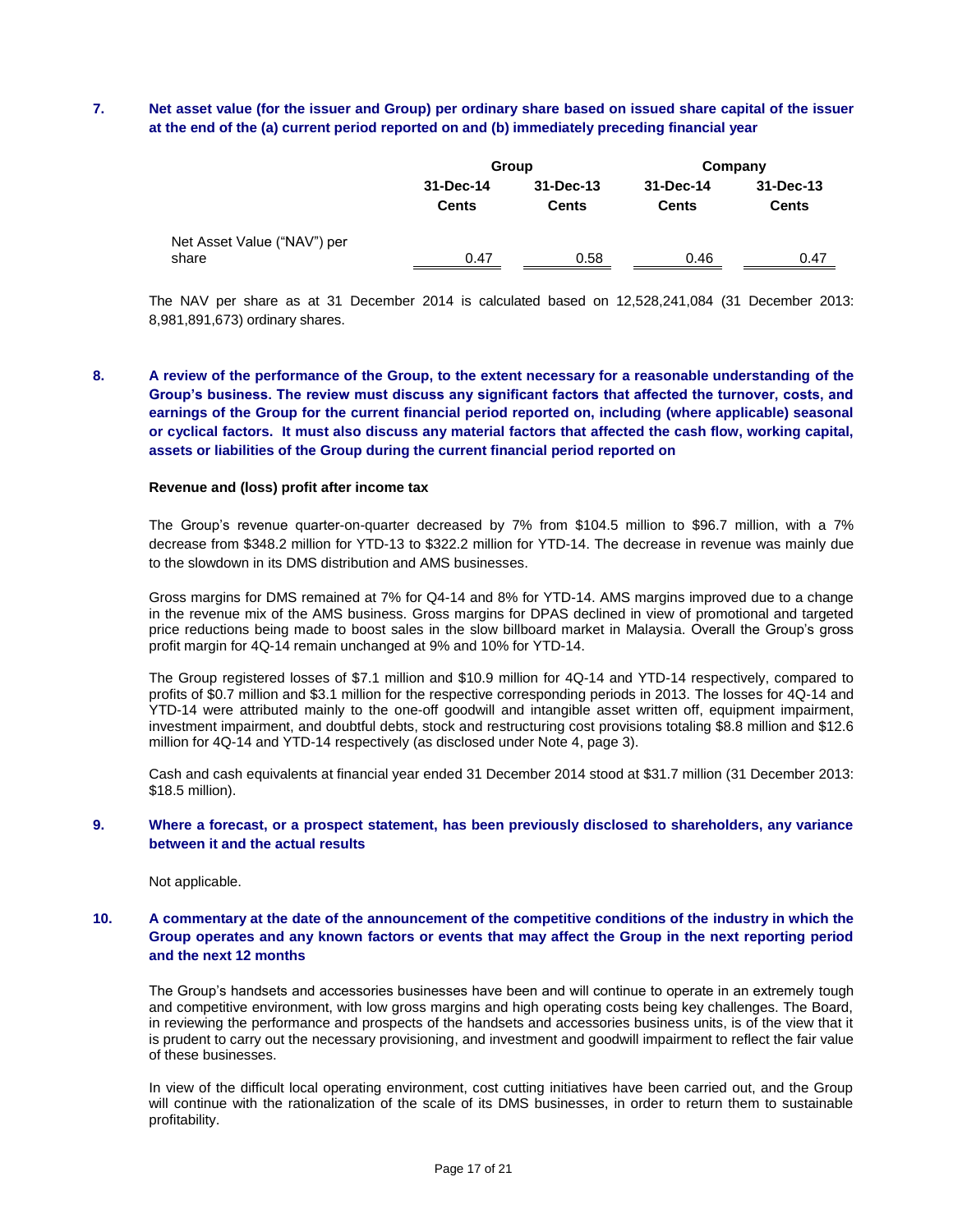The Group has built a presence in the Myanmar market, in particular through its Ooredoo prepaid cards business in Mandalay, and will continue to strengthen and expand its presence in this promising market.

The DPAS business is expected to commence operations in East Malaysia in 2Q-15 with the incorporation of United Pixio Sdn. Bhd. in January 2015. At the same time it is exploring expanding its footprint into other markets.

The key focus for the Group in 2015 will be to grow its existing promising businesses in the local and overseas markets, and if opportunities allow, engage in new businesses to strengthen its overall revenue streams in the long term.

#### **11. A breakdown of sales as follows:-**

| In S\$'000                                                                         | <b>FY2014</b> | <b>FY2013</b> | Inc/(Dec) |
|------------------------------------------------------------------------------------|---------------|---------------|-----------|
| Sales reported for first half year<br>Operating profit after tax before deducting  | 151.879       | 160.828       | -6%       |
| non-controlling interests reported for first half year                             | (447)         | 1.364         | -133%     |
| Sales reported for second half year<br>Operating profit after tax before deducting | 170.307       | 187.375       | -9%       |
| non-controlling interests reported for second half year                            | (10,456)      | 1.707         | -713%     |

#### **12. Dividend**

### *(a) Current Financial Period Reported On*

Any dividend declared for the current financial period reported on?

None

### *(b) Corresponding Period of the Immediately Preceding Financial Year*

Any dividend declared for the corresponding period of the immediately preceding financial year?

Yes

| Name of Dividend   | <b>First and Final</b>    |
|--------------------|---------------------------|
| Dividend Type      | Cash                      |
| Dividend per share | \$0.00010 per share       |
| Dividend Amount    | \$982,000                 |
| Tax rate           | Tax exempt (One-Tier tax) |

### *(c) Date payable*

Not applicable.

#### *(d) Books closure date*

Not applicable.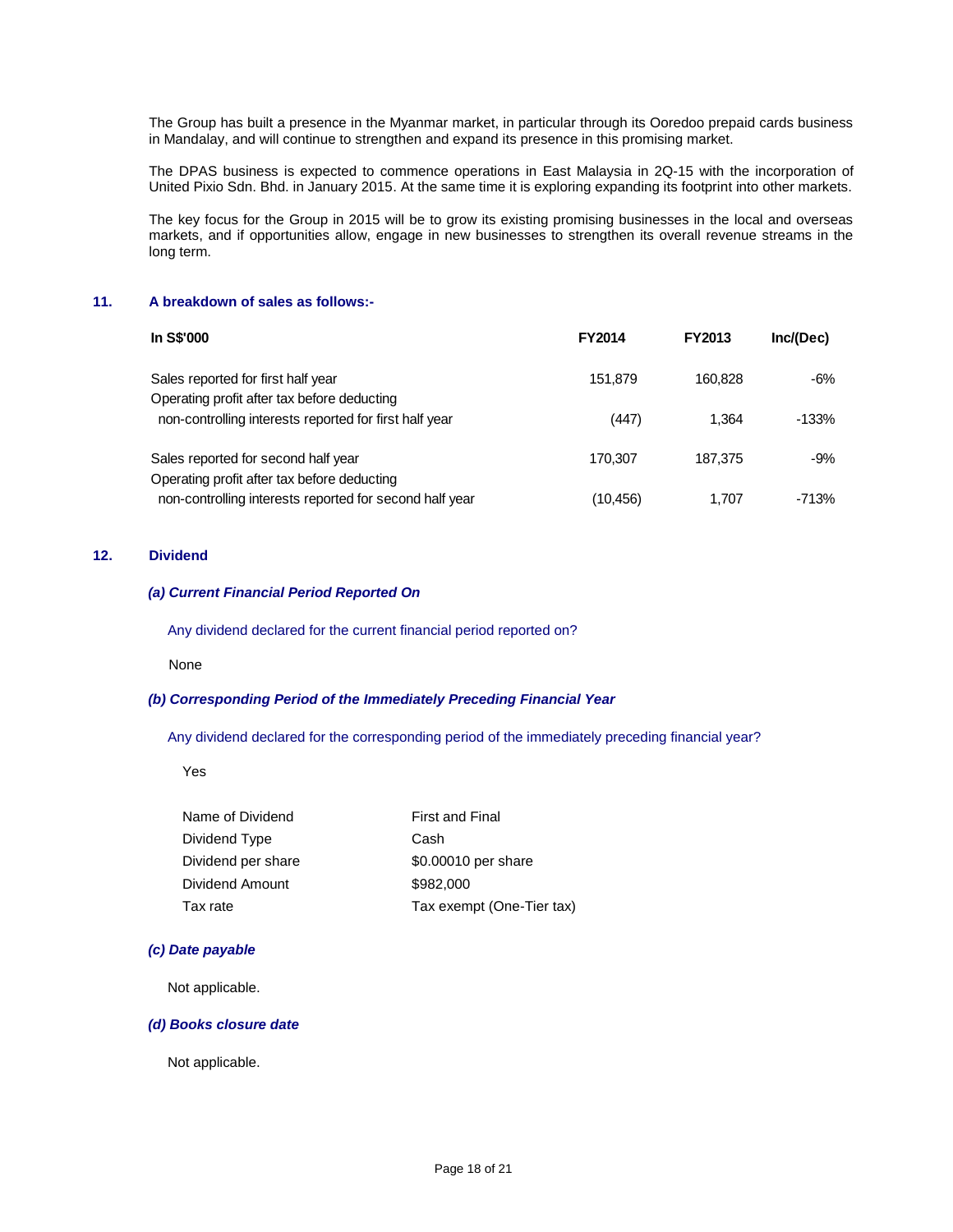### **13. If no dividend has been declared/recommended, a statement to that effect**

No dividend has been declared or recommended for the period.

#### **14. Segment revenue and results for business or geographical segments (of the group) in the form presented in the issuer's most recently audited annual financial statements, with comparative information for the immediately preceding year.**

For management purposes, the Group is organised into three business segments, After-Market Services ("AMS"), Distribution Management Solutions ("DMS") and Digital Inkjet Printing for Out-Of-Home Advertising Solutions ("DPAS").

AMS provides after market services for mobile equipment and consumer electronic products; DMS is a distributor and retailer of mobile telecommunication equipment and mobile related services, including prepaid cards, and DPAS provides digital inkjet printing for point-of-sale and out-of-home advertising solutions.

The segments are the basis which the Group reports information to the Group's chief operating decision maker for the purposes of resource allocation and assessment of the segment information.

#### **(a) Segment revenues and results**

| <b>FY2014</b><br>\$'000                                                                                                         | <b>AMS</b> | <b>DMS</b>     | <b>DPAS</b> | <b>Unallocated</b> | <b>Total</b>                             |
|---------------------------------------------------------------------------------------------------------------------------------|------------|----------------|-------------|--------------------|------------------------------------------|
| <b>Segment revenue</b><br>External<br>Inter-segment                                                                             | 22,346     | 292,630        | 7,210       |                    | 322,186                                  |
|                                                                                                                                 | 22,346     | 292,630        | 7,210       | -                  | 322,186                                  |
| <b>Segment result</b><br>Rental income<br>Net foreign exchange gain<br>Loss on disposal of plant and equipment<br>Finance costs | (2, 457)   | (9,963)<br>414 | 1,542       |                    | (10, 878)<br>414<br>180<br>(15)<br>(252) |
| Loss before income tax<br>Income tax expense<br>Net loss for the year                                                           |            |                |             |                    | (10, 551)<br>(352)<br>(10, 903)          |
| <b>Segment assets</b>                                                                                                           | 22,856     | 58,878         | 10,311      |                    | 92,045                                   |
| <b>Segment liabilities</b>                                                                                                      | (4, 153)   | (26, 660)      | (2, 102)    | (713)              | (33, 628)                                |
| <b>Other segment information</b><br>Capital expenditure<br>Amortisation and depreciation                                        | 76<br>286  | 815<br>1,970   | 900<br>602  |                    | 1,791<br>2,858                           |

Plant and equipment impairment losses of \$319,000 million (2013 : Nil) and goodwill and intangible assets written off totaled \$4,411,000 (2013 : Nil) attributable to DMS were recognized.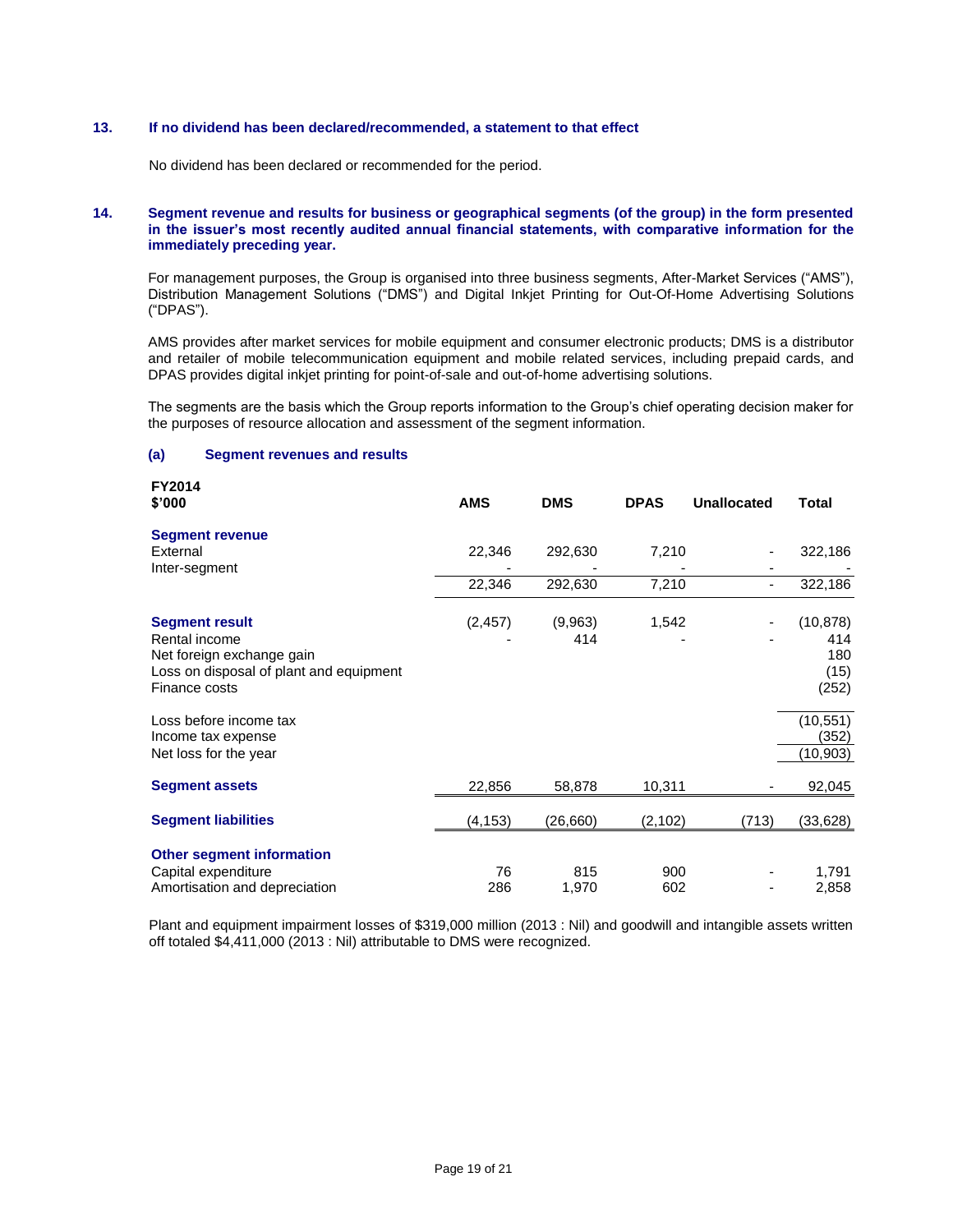| FY2013<br>\$'000                                                                                                                                                                                             | <b>AMS</b> | <b>DMS</b>     | <b>DPAS</b> | <b>Unallocated</b> | <b>Total</b>                                                   |
|--------------------------------------------------------------------------------------------------------------------------------------------------------------------------------------------------------------|------------|----------------|-------------|--------------------|----------------------------------------------------------------|
| <b>Segment revenue</b><br>External<br>Inter-segment                                                                                                                                                          | 35,961     | 307,851        | 4,391       |                    | 348,203                                                        |
|                                                                                                                                                                                                              | 35,961     | 307,851        | 4,391       |                    | 348,203                                                        |
| <b>Segment result</b><br>Rental income<br>Net foreign exchange gain<br>Loss on disposal of plant and equipment<br>Finance costs<br>Profit before income tax<br>Income tax expense<br>Net profit for the year | (1,766)    | 3,192<br>763   | 1,264       |                    | 2,690<br>763<br>36<br>(12)<br>(132)<br>3,345<br>(274)<br>3,071 |
| <b>Segment assets</b>                                                                                                                                                                                        | 10,792     | 69,350         | 9,557       |                    | 89,699                                                         |
| <b>Segment liabilities</b>                                                                                                                                                                                   | (6,934)    | (26, 887)      | (2, 242)    | (1,088)            | (37, 151)                                                      |
| <b>Other segment information</b><br>Capital expenditure<br>Amortisation and depreciation                                                                                                                     | 173<br>275 | 1,460<br>1,173 | 712<br>249  |                    | 2,345<br>1,697                                                 |

# **(b) Geographical information**

|           |                         | Revenue from external<br>customers |  |  |
|-----------|-------------------------|------------------------------------|--|--|
|           | <b>FY2014</b><br>\$'000 | FY2013<br>\$'000                   |  |  |
| Singapore | 303,610                 | 343,664                            |  |  |
| Malaysia  | 7,210                   | 4,391                              |  |  |
| Myanmar   | 11,366                  | 148                                |  |  |
|           | 322,186                 | 348,203                            |  |  |

# **Non-current assets**

| FY2013<br>\$'000 | FY2013<br>\$'000 |
|------------------|------------------|
| 1,793            | 8,232            |
| 4,786            | 4,526            |
| 429              | 103              |
| 7,008            | 12,861           |
|                  |                  |